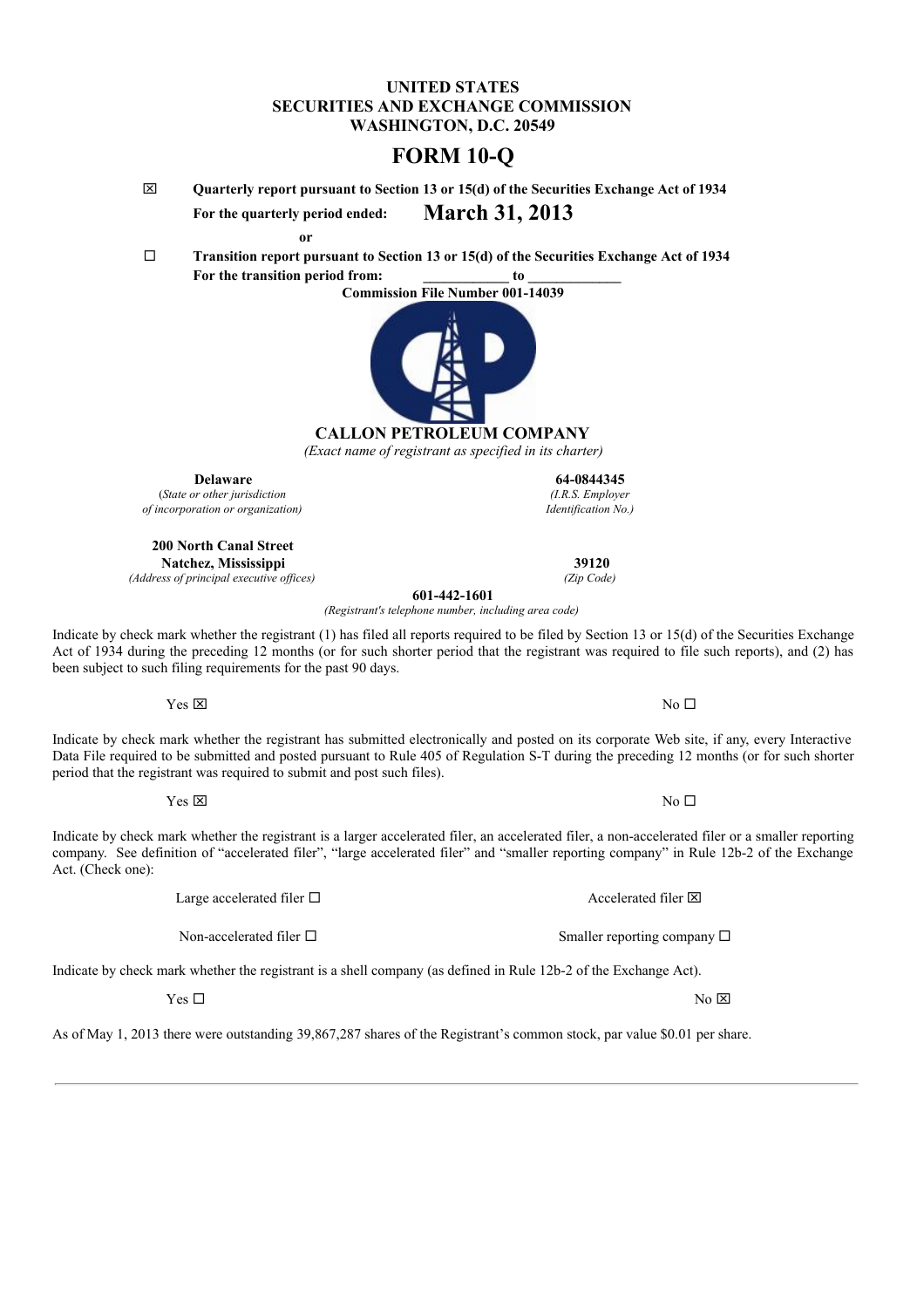# **Table of Contents**

# **Part I. Financial Information**

# **Item 1. Financial Statements (Unaudited)**

| Consolidated Balance Sheets (Unaudited)                                                       | $\overline{3}$ |
|-----------------------------------------------------------------------------------------------|----------------|
| Consolidated Statements of Operations (Unaudited)                                             | $\overline{4}$ |
| Consolidated Statements of Comprehensive Income (Loss) (Unaudited)                            | $\overline{2}$ |
| Consolidated Statements of Cash Flows (Unaudited)                                             | 6              |
| Notes to Consolidated Financial Statements (Unaudited)                                        | $\overline{7}$ |
| Item 2. Management's Discussion and Analysis of Financial Condition and Results of Operations | 13             |
| Item 3. Quantitative and Qualitative Disclosures about Market Risk                            | 24             |
| Item 4. Controls and Procedures                                                               | 25             |
| <b>Part II. Other Information</b>                                                             |                |
| Item 1. Legal Proceedings                                                                     | 25             |
| Item 1A. Risk Factors                                                                         | 25             |
| Item 2. Unregistered Sales of Equity Securities and Use of Proceeds                           | 25             |
| Item 3. Defaults Upon Senior Securities                                                       | 25             |
| Item 4. Mine Safety Disclosures                                                               | 25             |
| Item 5. Other Information                                                                     | 25             |
|                                                                                               |                |
| Item 6. Exhibits                                                                              | <b>26</b>      |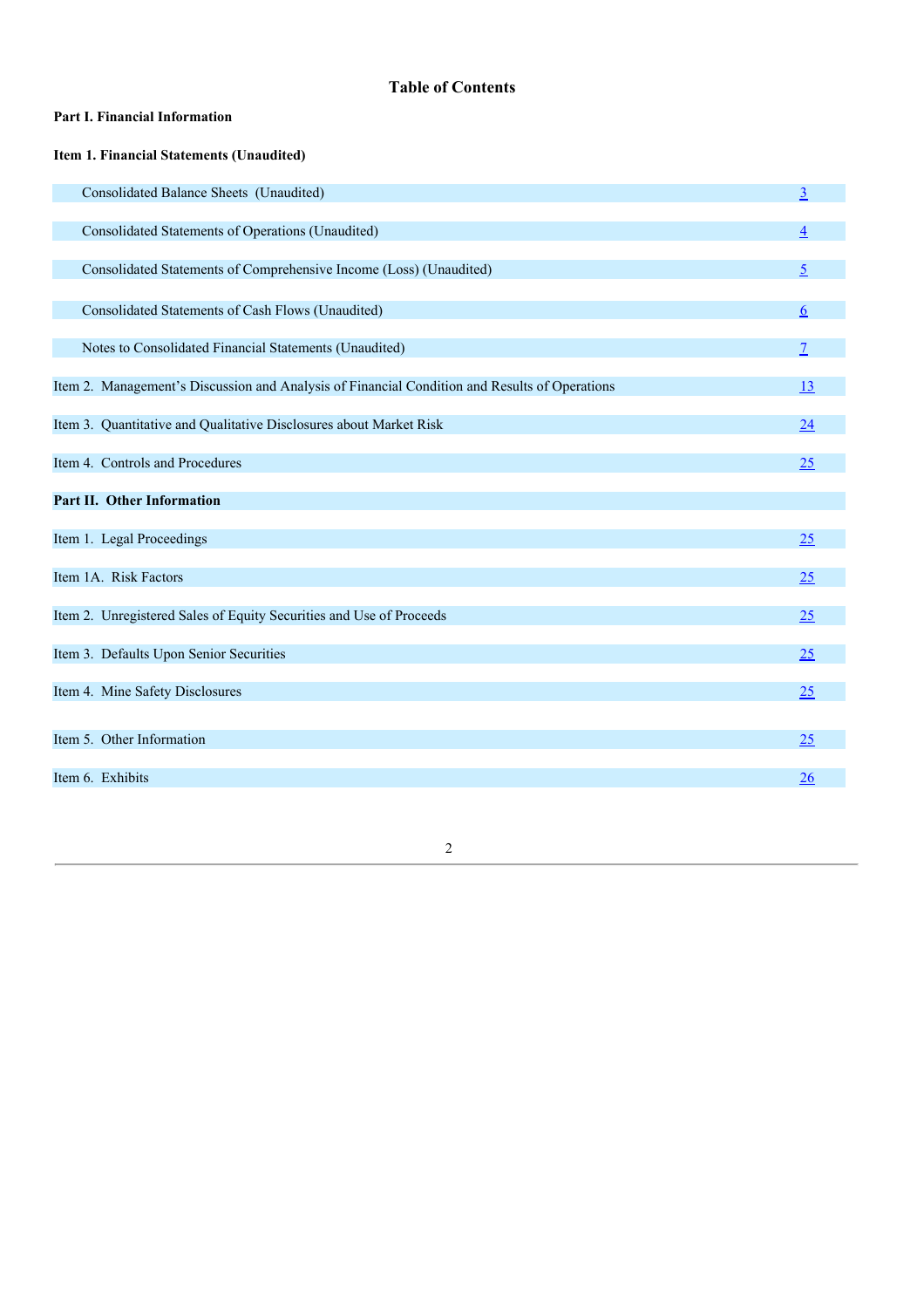### **Part I. Financial Information Item I. Financial Statements**

### **Callon Petroleum Company Consolidated Balance Sheets (in thousands, except par value per share data)**

|                                                                                                                                                        |               | March 31, 2013   | December 31, 2012 |             |  |  |  |
|--------------------------------------------------------------------------------------------------------------------------------------------------------|---------------|------------------|-------------------|-------------|--|--|--|
| <b>ASSETS</b>                                                                                                                                          |               | <b>Unaudited</b> |                   |             |  |  |  |
| Current assets:                                                                                                                                        |               |                  |                   |             |  |  |  |
| Cash and cash equivalents                                                                                                                              | \$            | 1,379            | \$                | 1,139       |  |  |  |
| Accounts receivable                                                                                                                                    |               | 15,024           |                   | 15,608      |  |  |  |
| Fair market value of derivatives                                                                                                                       |               | 1,511            |                   | 1,674       |  |  |  |
| Other current assets                                                                                                                                   |               | 645              |                   | 1,502       |  |  |  |
| Total current assets                                                                                                                                   |               | 18,559           |                   | 19,923      |  |  |  |
| Oil and natural gas properties, full-cost accounting method:                                                                                           |               |                  |                   |             |  |  |  |
| <b>Evaluated properties</b>                                                                                                                            |               | 1,533,739        |                   | 1,497,010   |  |  |  |
| Less accumulated depreciation, depletion and amortization                                                                                              |               | (1,307,307)      |                   | (1,296,265) |  |  |  |
| Net oil and natural gas properties                                                                                                                     |               | 226,432          |                   | 200,745     |  |  |  |
| Unevaluated properties excluded from amortization                                                                                                      |               | 60,976           |                   | 68,776      |  |  |  |
| Total oil and natural gas properties                                                                                                                   |               | 287,408          |                   | 269,521     |  |  |  |
| Other property and equipment, net                                                                                                                      |               | 9,898            |                   | 10,058      |  |  |  |
| Restricted investments                                                                                                                                 |               | 3,800            |                   | 3,798       |  |  |  |
| Investment in Medusa Spar LLC                                                                                                                          |               | 8,260            |                   | 8,568       |  |  |  |
| Deferred tax asset                                                                                                                                     |               | 64,542           |                   | 64,383      |  |  |  |
| Other assets, net                                                                                                                                      |               | 1,998            |                   | 1,922       |  |  |  |
| Total assets                                                                                                                                           | \$            | 394,465          | \$                | 378,173     |  |  |  |
|                                                                                                                                                        |               |                  |                   |             |  |  |  |
| <b>LIABILITIES AND STOCKHOLDERS' EQUITY</b>                                                                                                            |               |                  |                   |             |  |  |  |
| Current liabilities:                                                                                                                                   |               |                  |                   |             |  |  |  |
| Accounts payable and accrued liabilities                                                                                                               | \$            | 34,457           | \$                | 36,016      |  |  |  |
| Asset retirement obligations                                                                                                                           |               | 2,802            |                   | 2,336       |  |  |  |
| Fair market value of derivatives                                                                                                                       |               | 537              |                   | 125         |  |  |  |
| Total current liabilities                                                                                                                              |               | 37,796           |                   | 38,477      |  |  |  |
| 13% Senior Notes:                                                                                                                                      |               |                  |                   |             |  |  |  |
| Principal outstanding                                                                                                                                  |               | 96,961           |                   | 96,961      |  |  |  |
| Deferred credit, net of accumulated amortization of \$18,599 and \$17,800, respectively                                                                |               | 12,908           |                   | 13,707      |  |  |  |
| Total 13% Senior Notes                                                                                                                                 |               | 109,869          |                   | 110,668     |  |  |  |
|                                                                                                                                                        |               |                  |                   |             |  |  |  |
| Senior secured revolving credit facility                                                                                                               |               | 27,000           |                   | 10,000      |  |  |  |
| Asset retirement obligations                                                                                                                           |               | 11,496           |                   | 10,965      |  |  |  |
| Other long-term liabilities                                                                                                                            |               | 2,108            |                   | 2,092       |  |  |  |
| <b>Total liabilities</b>                                                                                                                               |               | 188,269          |                   | 172,202     |  |  |  |
| Stockholders' equity:                                                                                                                                  |               |                  |                   |             |  |  |  |
| Preferred Stock, \$0.01 par value, 2,500,000 shares authorized;                                                                                        |               |                  |                   |             |  |  |  |
| Common stock, \$0.01 par value, 60,000,000 shares authorized; 39,843,601 and<br>39,800,548 shares outstanding at March 31, 2013 and December 31, 2012, |               |                  |                   |             |  |  |  |
| respectively                                                                                                                                           |               | 399              |                   | 398         |  |  |  |
| Capital in excess of par value                                                                                                                         |               | 329,140          |                   | 328,116     |  |  |  |
| Retained deficit                                                                                                                                       |               | (123, 343)       |                   | (122, 543)  |  |  |  |
| Total stockholders' equity                                                                                                                             |               | 206,196          |                   | 205,971     |  |  |  |
| Total liabilities and stockholders' equity                                                                                                             | $\mathsf{\$}$ | 394,465          | $\sqrt{\ }$       | 378,173     |  |  |  |

The accompanying notes are an integral part of these consolidated financial statements.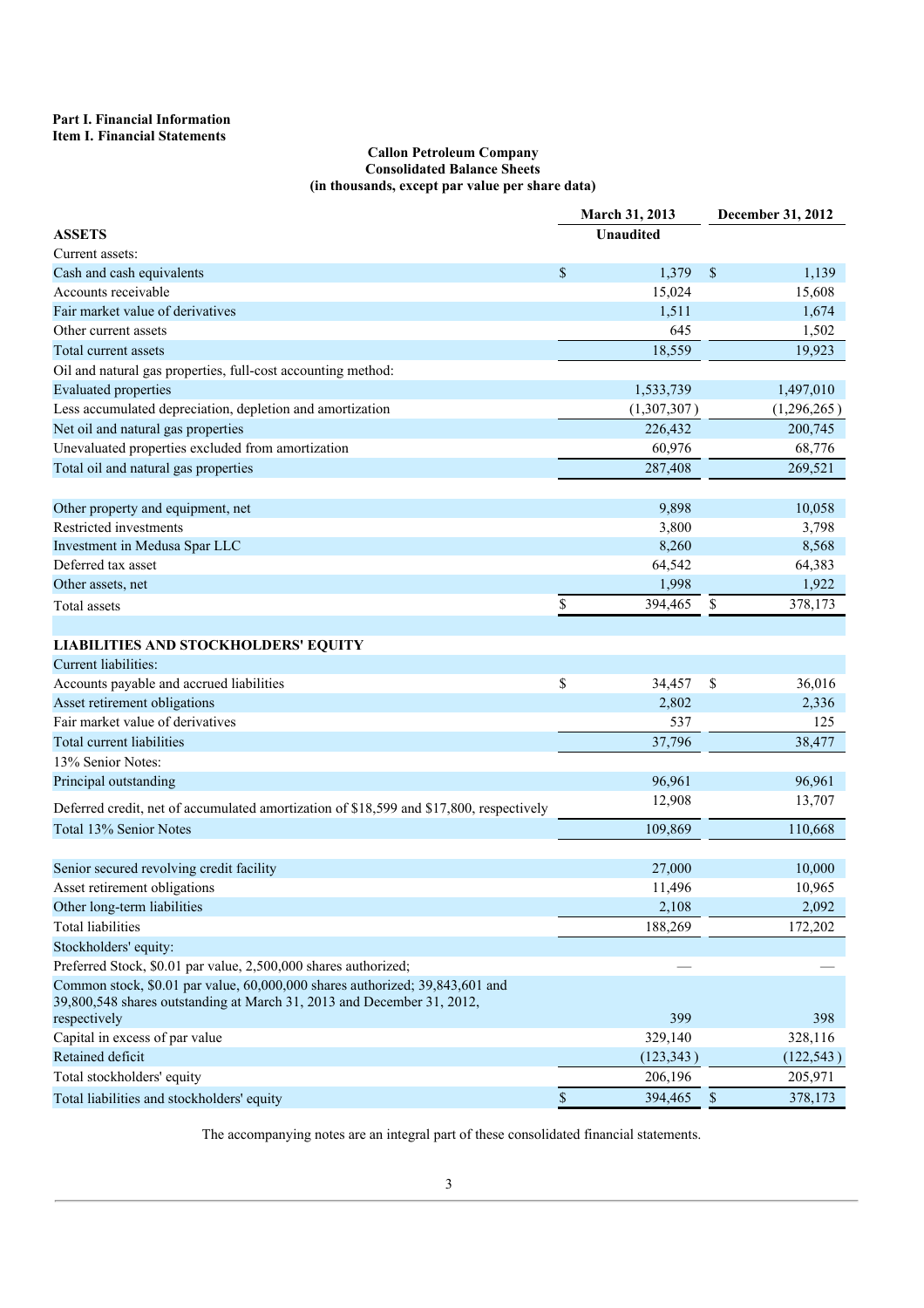# **Callon Petroleum Company Consolidated Statements of Operations (Unaudited) (in thousands, except per share data)**

|                                                              | <b>Three Months Ended March 31,</b> |             |    |        |  |
|--------------------------------------------------------------|-------------------------------------|-------------|----|--------|--|
|                                                              |                                     | 2013        |    | 2012   |  |
| Operating revenues:                                          |                                     |             |    |        |  |
| Crude oil sales                                              | $\mathbf S$                         | 19,540      | \$ | 25,749 |  |
| Natural gas sales                                            |                                     | 3,001       |    | 3,545  |  |
| Total operating revenues                                     |                                     | 22,541      |    | 29,294 |  |
| Operating expenses:                                          |                                     |             |    |        |  |
| Lease operating expenses                                     |                                     | 5,758       |    | 8,237  |  |
| Production taxes                                             |                                     | 539         |    | 547    |  |
| Depreciation, depletion and amortization                     |                                     | 11,042      |    | 12,189 |  |
| General and administrative                                   |                                     | 3,739       |    | 5,031  |  |
| Accretion expense                                            |                                     | 565         |    | 574    |  |
| Total operating expenses                                     |                                     | 21,643      |    | 26,578 |  |
| Income from operations                                       |                                     | 898         |    | 2,716  |  |
| Other (income) expenses:                                     |                                     |             |    |        |  |
| Interest expense                                             |                                     | 1,515       |    | 2,577  |  |
| Loss (gain) on derivative contracts                          |                                     | 418         |    | (70)   |  |
| Other income, net                                            |                                     | (45)        |    | (305)  |  |
| Total other expenses, net                                    |                                     | 1,888       |    | 2,202  |  |
| Income (loss) before income taxes                            |                                     | (990)       |    | 514    |  |
| Income tax expense (benefit)                                 |                                     | (169)       |    | 144    |  |
| Income (loss) before equity in earnings of Medusa Spar LLC   |                                     | (821)       |    | 370    |  |
| Equity in earnings of Medusa Spar LLC                        |                                     | 21          |    | 118    |  |
| Net income (loss) available to common shares                 | $\mathbb{S}$                        | $(800)$ \$  |    | 488    |  |
| Net income (loss) per common share:                          |                                     |             |    |        |  |
| <b>Basic</b>                                                 | $\mathbb S$                         | $(0.02)$ \$ |    | 0.01   |  |
| Diluted                                                      | $\mathsf{\$}$                       | $(0.02)$ \$ |    | 0.01   |  |
| Shares used in computing net income (loss) per common share: |                                     |             |    |        |  |
| <b>Basic</b>                                                 |                                     | 39,793      |    | 39,351 |  |
| Diluted                                                      |                                     | 39,793      |    | 40,254 |  |

The accompanying notes are an integral part of these consolidated financial statements.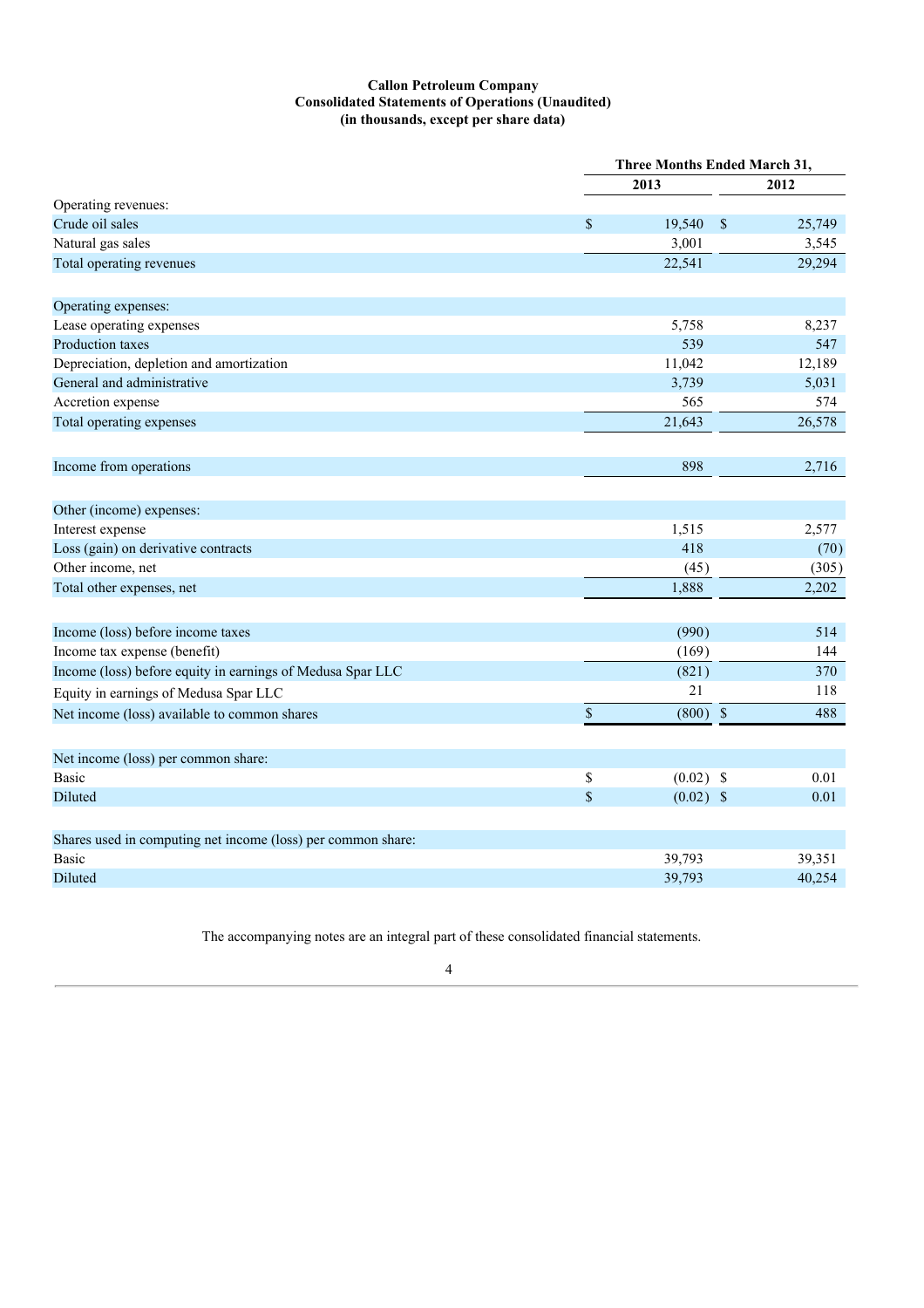#### **Callon Petroleum Company Consolidated Statements of Comprehensive Income (Loss) (Unaudited, in thousands)**

|                                                                                   | Three Months Ended March 31, |            |  |          |  |  |
|-----------------------------------------------------------------------------------|------------------------------|------------|--|----------|--|--|
|                                                                                   | 2013                         |            |  | 2012     |  |  |
| Net income (loss)                                                                 |                              | $(800)$ \$ |  | 488      |  |  |
| Other comprehensive (loss) income:                                                |                              |            |  |          |  |  |
| Change in fair value of derivatives designated as hedges, net of tax (See Note 5) |                              |            |  | (1, 470) |  |  |
| Total comprehensive income (loss)                                                 |                              | (800)      |  | (982)    |  |  |

The accompanying notes are an integral part of these consolidated financial statements.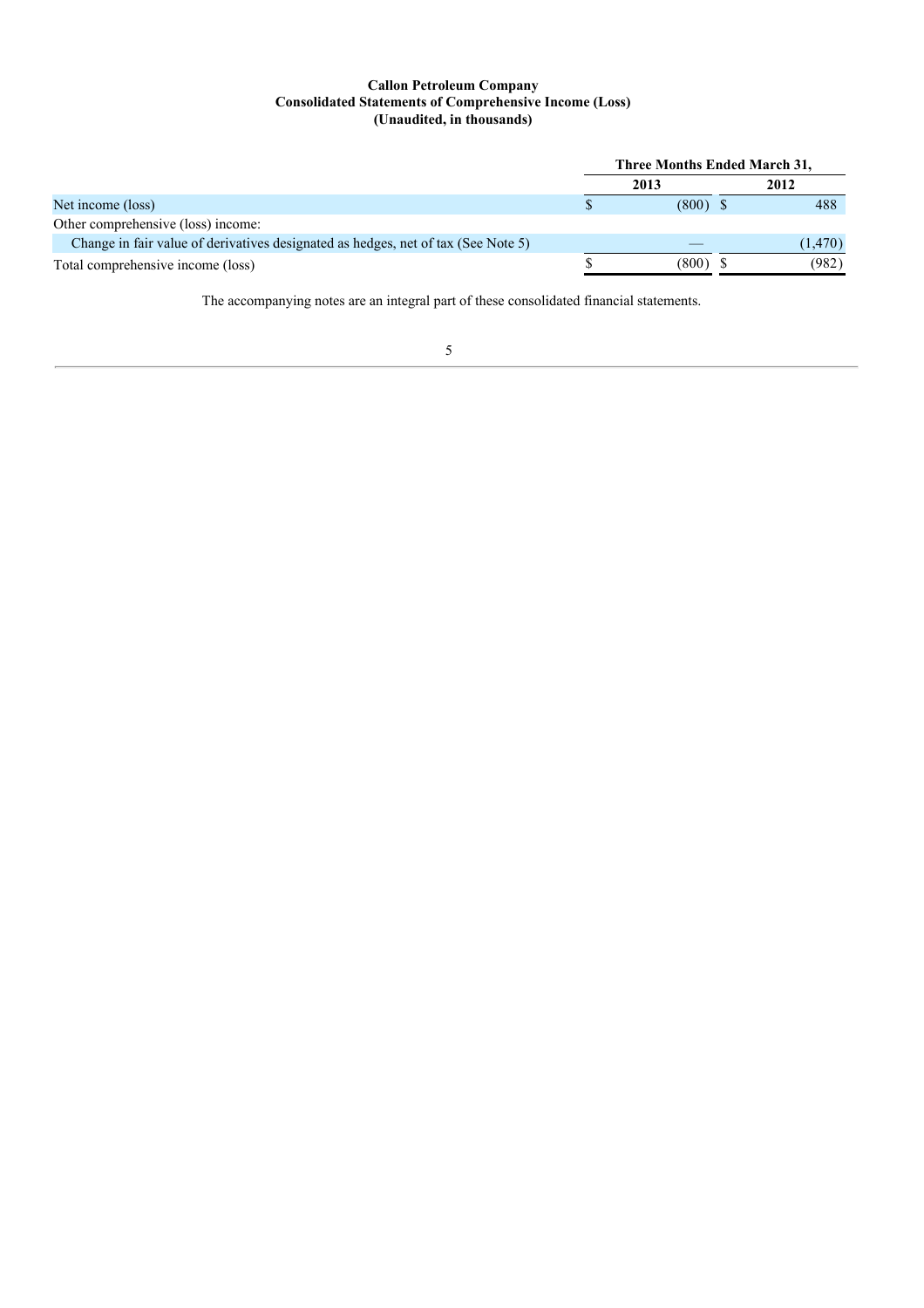# **Callon Petroleum Company Consolidated Statements of Cash Flows (Unaudited, in thousands)**

|                                                          |                           | Three Months Ended March 31, |           |  |  |
|----------------------------------------------------------|---------------------------|------------------------------|-----------|--|--|
|                                                          |                           | 2013                         | 2012      |  |  |
| Cash flows from operating activities:                    |                           |                              |           |  |  |
| Net (loss) income                                        | \$                        | $(800)$ \$                   | 488       |  |  |
| Adjustments to reconcile net income to                   |                           |                              |           |  |  |
| cash provided by operating activities:                   |                           |                              |           |  |  |
| Depreciation, depletion and amortization                 |                           | 11,393                       | 12,486    |  |  |
| Accretion expense                                        |                           | 565                          | 574       |  |  |
| Amortization of non-cash debt related items              |                           | 111                          | 122       |  |  |
| Amortization of deferred credit                          |                           | (799)                        | (811)     |  |  |
| Equity in earnings of Medusa Spar LLC                    |                           | (21)                         | (118)     |  |  |
| Deferred income tax (benefit) expense                    |                           | (169)                        | 144       |  |  |
| Unrealized loss (gain) on derivative contracts           |                           | 1,039                        | (299)     |  |  |
| Non-cash expense related to equity share-based awards    |                           | 580                          | 442       |  |  |
| Change in the fair value of liability share-based awards |                           | (195)                        | 907       |  |  |
| Payments to settle asset retirement obligations          |                           | (396)                        | (630)     |  |  |
| Changes in current assets and liabilities:               |                           |                              |           |  |  |
| Accounts receivable                                      |                           | 1,333                        | (3,177)   |  |  |
| Other current assets                                     |                           | 857                          | 1,075     |  |  |
| <b>Current liabilities</b>                               |                           | 158                          | (730)     |  |  |
| Change in natural gas balancing receivable               |                           | (63)                         | -1        |  |  |
| Change in natural gas balancing payable                  |                           | 10                           | 50        |  |  |
| Change in other long-term liabilities                    |                           | (206)                        |           |  |  |
| Change in other assets, net                              |                           | (522)                        | (174)     |  |  |
| Cash provided by operating activities                    | \$                        | \$<br>12,875                 | 10,350    |  |  |
|                                                          |                           |                              |           |  |  |
| Cash flows from investing activities:                    |                           |                              |           |  |  |
| Capital expenditures                                     |                           | (30,089)                     | (45, 481) |  |  |
| Proceeds from sale of mineral interest and equipment     |                           | 114                          | 506       |  |  |
| Distribution from Medusa Spar LLC                        |                           | 340                          | 758       |  |  |
| Cash used in investing activities                        | \$                        | $\mathbb{S}$<br>(29, 635)    | (44,217)  |  |  |
|                                                          |                           |                              |           |  |  |
| Cash flows from financing activities:                    |                           |                              |           |  |  |
| Borrowings on senior secured revolving credit facility   |                           | 17,000                       |           |  |  |
| Taxes paid related to exercise of employee stock options |                           |                              | (2)       |  |  |
| Cash provided by (used in) financing activities          | $\boldsymbol{\mathsf{S}}$ | $\mathbb{S}$<br>17,000       | (2)       |  |  |
|                                                          |                           |                              |           |  |  |
| Net change in cash and cash equivalents                  |                           | 240                          | (33,869)  |  |  |
| Beginning of period cash and cash equivalents            |                           | 1,139                        | 43,795    |  |  |
| End of period cash and cash equivalents                  | \$                        | $\mathsf{\$}$<br>1,379       | 9,926     |  |  |

The accompanying notes are an integral part of these consolidated financial statements.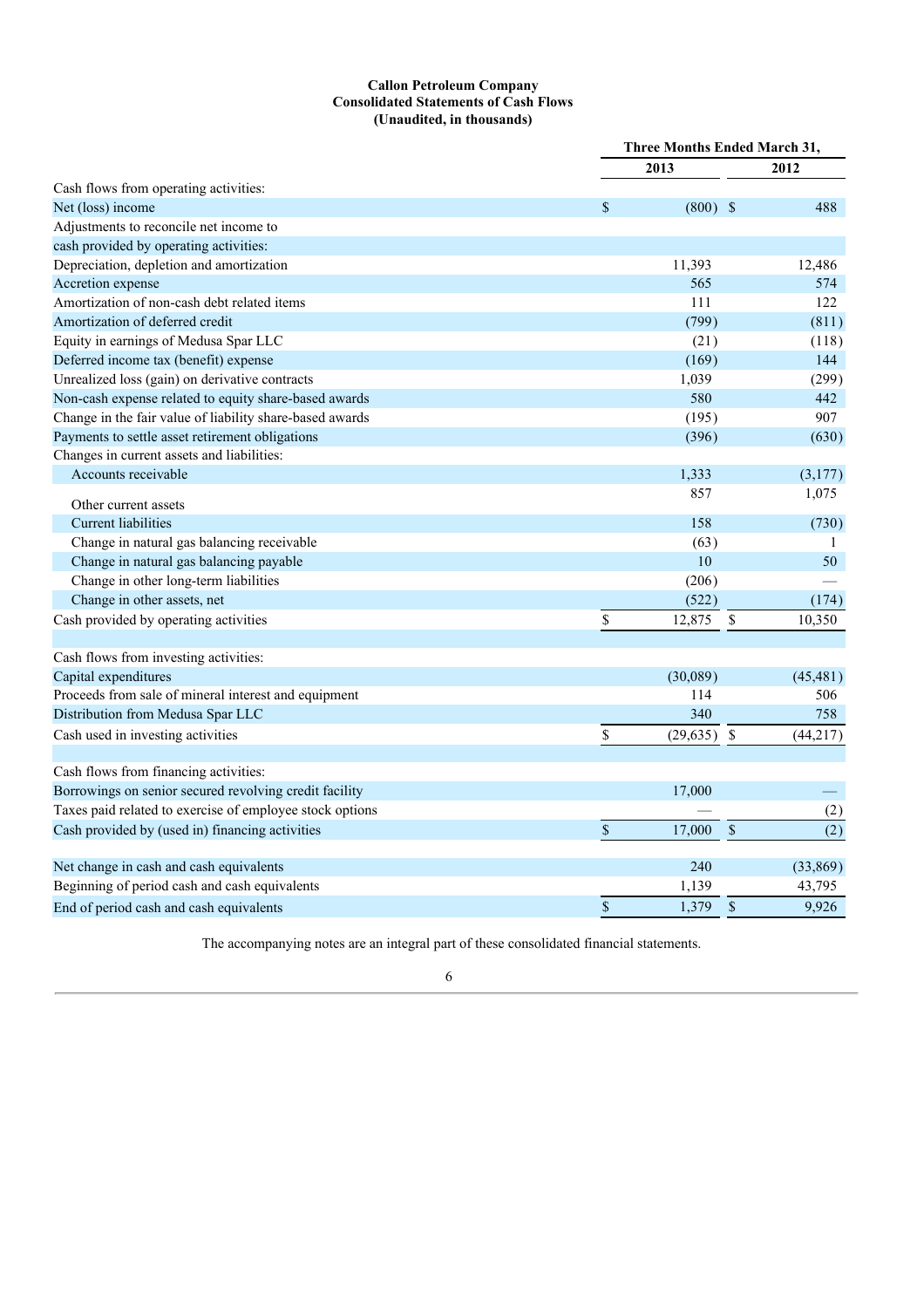#### **Callon Petroleum Company Notes to the Consolidated Financial Statements**

**(**Unless otherwise indicated, amounts included in the footnotes to the financial statements are presented in thousands,

except for per-share, per-hedge, well and acreage data. **)**

### **INDEX TO THE NOTES TO CONSOLIDATED FINANCIAL STATEMENTS**

|    | Description of Business and Basis of Presentation | Derivative Instruments and Hedging Activities |
|----|---------------------------------------------------|-----------------------------------------------|
| 2. | Property Disclosures and Operating Leases         | <b>Fair Value Measurements</b>                |
| 3. | <b>Earnings Per Share</b>                         | Income Taxes                                  |
|    | <b>Borrowings</b>                                 | <b>Asset Retirement Obligations</b>           |

#### **Note 1 - Description of Business and Basis of Presentation**

#### *Description of business*

Callon Petroleum Company is an independent crude oil and natural gas company, which since 1950 has been focused on building reserves and production both onshore and offshore through efficient operations and low finding and development costs. In 2009, we began to shift our operational focus from exploration in the Gulf of Mexico to building an onshore asset portfolio in order to provide a multi-year, lowrisk drilling program in both crude oil and natural gas basins. To date, a significant portion of this onshore transition has been funded by reinvesting the cash flows from our Gulf of Mexico properties. In the fourth quarter of 2012, we monetized our interest in the deepwater Habanero field in order to accelerate development of our onshore properties.

The Company's properties and operations are geographically concentrated onshore in Texas and Louisiana and the offshore waters of the Gulf of Mexico.

#### *Basis of presentation*

## Unless otherwise indicated, all amounts included within the footnotes to the financial statements are presented in thousands, except **for per-share, per-hedge, well and acreage data.**

The interim consolidated financial statements of the Company have been prepared in accordance with (1) accounting principles generally accepted in the United States ("US GAAP"), (2) the Securities and Exchange Commission's instructions to Quarterly Report on Form 10-Q and (3) Rule 10-01 of Regulation S-X, and include the accounts of the Company, and its subsidiary, Callon Petroleum Operating Company ("CPOC"). CPOC also has subsidiaries, namely Callon Offshore Production, Inc., and Mississippi Marketing, Inc.

These interim consolidated financial statements should be read in conjunction with the Company's Annual Report on Form 10-K for the year ended December 31, 2012. The balance sheet at December 31, 2012 has been derived from the audited financial statements at that date.

Operating results for the periods presented are not necessarily indicative of the results that may be expected for the year ended December 31, 2013.

In the opinion of management, the accompanying unaudited consolidated financial statements reflect all adjustments, including normal recurring adjustments and all intercompany account and transaction eliminations, necessary to present fairly the Company's financial position, the results of its operations and its cash flows for the periods indicated. When necessary to ensure consistent presentation, certain prior year amounts may be reclassified. To the extent the amounts reclassified are material, we have either footnoted them within the Company's disclosures or have noted the items within this footnote.

#### *New accounting standard*

In February 2013, the Financial Accounting Standards Board issued an Accounting Standards Update (ASU) that clarified the reclassification requirements from accumulated other comprehensive income to net income. This ASU requires disclosure of amounts reclassified out of accumulated other comprehensive income by component. In addition, an entity is required to present either on the face of the financial statements or in the notes, significant amounts reclassified out of accumulated other comprehensive income by the respective line items of net income, but only if the amount is reclassified in its entirety to net income in the same reporting period. For amounts not reclassified in their entirety to net income, an entity is required to cross-reference to the related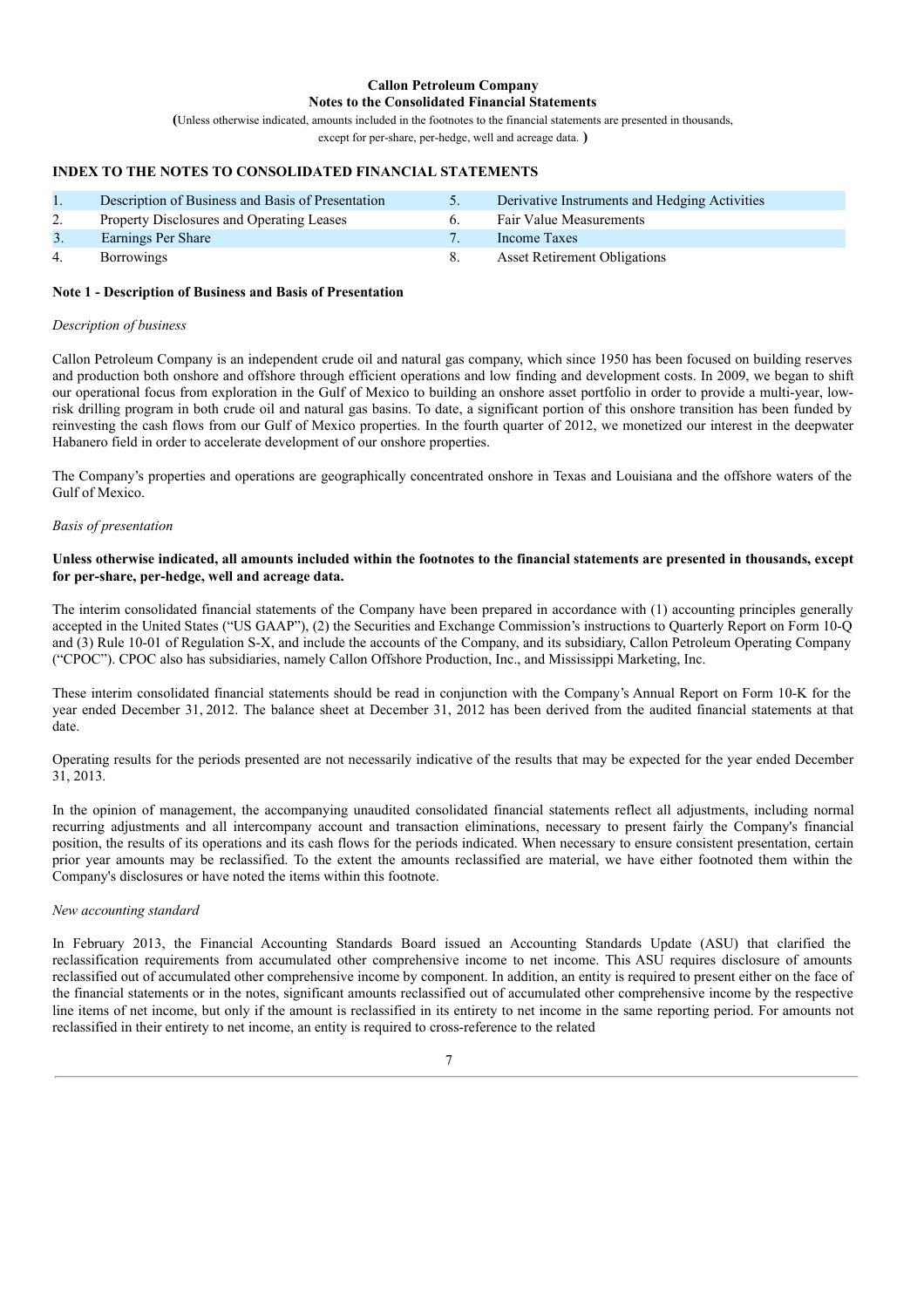note on the face of the financial statements for additional information. Callon adopted this guidance effective January 1, 2013, which did not have a material impact on its financial statements.

# **Note 2 - Property Disclosures and Operating Leases**

In February 2012, we contracted a drilling rig for a term oftwo years to support our horizontal drilling program in the Permian Basin, which was delivered to the Company and began operations in April 2012. Lease cost recorded during the three months ended March 31, 2013 was \$2,271. Lease payments will approximate \$9,235 in 2013 (with \$6,964 remaining at March  $\overline{31}$ , 2013) and \$2,277 in 2014. The agreement includes early termination provisions that would reduce the minimum rentals under the agreement, assuming the lessor is unable to recharter the rig and staffing personnel to another lessee, to \$4,125 in 2013 and \$1,350 in 2014.

# **Note 3 - Earnings Per Share**

The following table sets forth the computation of basic and diluted earnings per share:

|                                                                                 |    | Three Months Ended March 31, |  |        |  |  |  |
|---------------------------------------------------------------------------------|----|------------------------------|--|--------|--|--|--|
|                                                                                 |    | 2013                         |  | 2012   |  |  |  |
| (a) Net income (loss)                                                           |    | $(800)$ \$                   |  | 488    |  |  |  |
|                                                                                 |    |                              |  |        |  |  |  |
| (b) Weighted average shares outstanding                                         |    | 39,793                       |  | 39,351 |  |  |  |
| Dilutive impact of stock options                                                |    |                              |  | 20     |  |  |  |
| Dilutive impact of restricted stock                                             |    |                              |  | 883    |  |  |  |
| (c) Weighted average shares outstanding for diluted net income (loss) per share |    | 39.793                       |  | 40,254 |  |  |  |
|                                                                                 |    |                              |  |        |  |  |  |
| Basic net income (loss) per share $(a/b)$                                       | S  | $(0.02)$ \$                  |  | 0.01   |  |  |  |
| Diluted net income (loss) per share $(a/c)$                                     | \$ | $(0.02)$ \$                  |  | 0.01   |  |  |  |
|                                                                                 |    |                              |  |        |  |  |  |

The following underlying shares associated with the following instruments were excluded from the diluted EPS calculation because their effect would be anti-dilutive:

| Stock options         | $\mathbf{U}$ |    |
|-----------------------|--------------|----|
| Restricted stock<br>. | 40 O<br>πv   | __ |

# **Note 4 – Borrowings**

The Company's borrowings consisted of the following at:

|                                                       | <b>March 31, 2013</b> |         |    | December 31, 2012 |
|-------------------------------------------------------|-----------------------|---------|----|-------------------|
| Principal components:                                 |                       |         |    |                   |
| Credit Facility                                       | S                     | 27,000  | -S | 10,000            |
| 13% Senior Notes due 2016, principal                  |                       | 96.961  |    | 96,961            |
| Total principal outstanding                           |                       | 123.961 |    | 106,961           |
| Non-cash components:                                  |                       |         |    |                   |
| 13% Senior Notes due 2016 unamortized deferred credit |                       | 12.908  |    | 13.707            |
| Total carrying value of borrowings                    |                       | 136,869 |    | 120,668           |

# **Senior Secured Revolving Credit Facility (the "Credit Facility")**

The Company's \$200,000 Credit Facility had an associated borrowing base at March 31, 2013 of \$65,000 and a maturity of March 15, 2016. Regions Bank serves as the administrative agent for the Credit Facility, which also includes Citibank, NA, IberiaBank, Whitney Bank and OneWest Bank, FSB as participating lenders. Amounts borrowed under the Credit Facility may not exceed a borrowing base, which is generally reviewed on a semi-annual basis and is then eligible for re-determination. The Credit Facility is secured by mortgages covering the Company's major producing fields.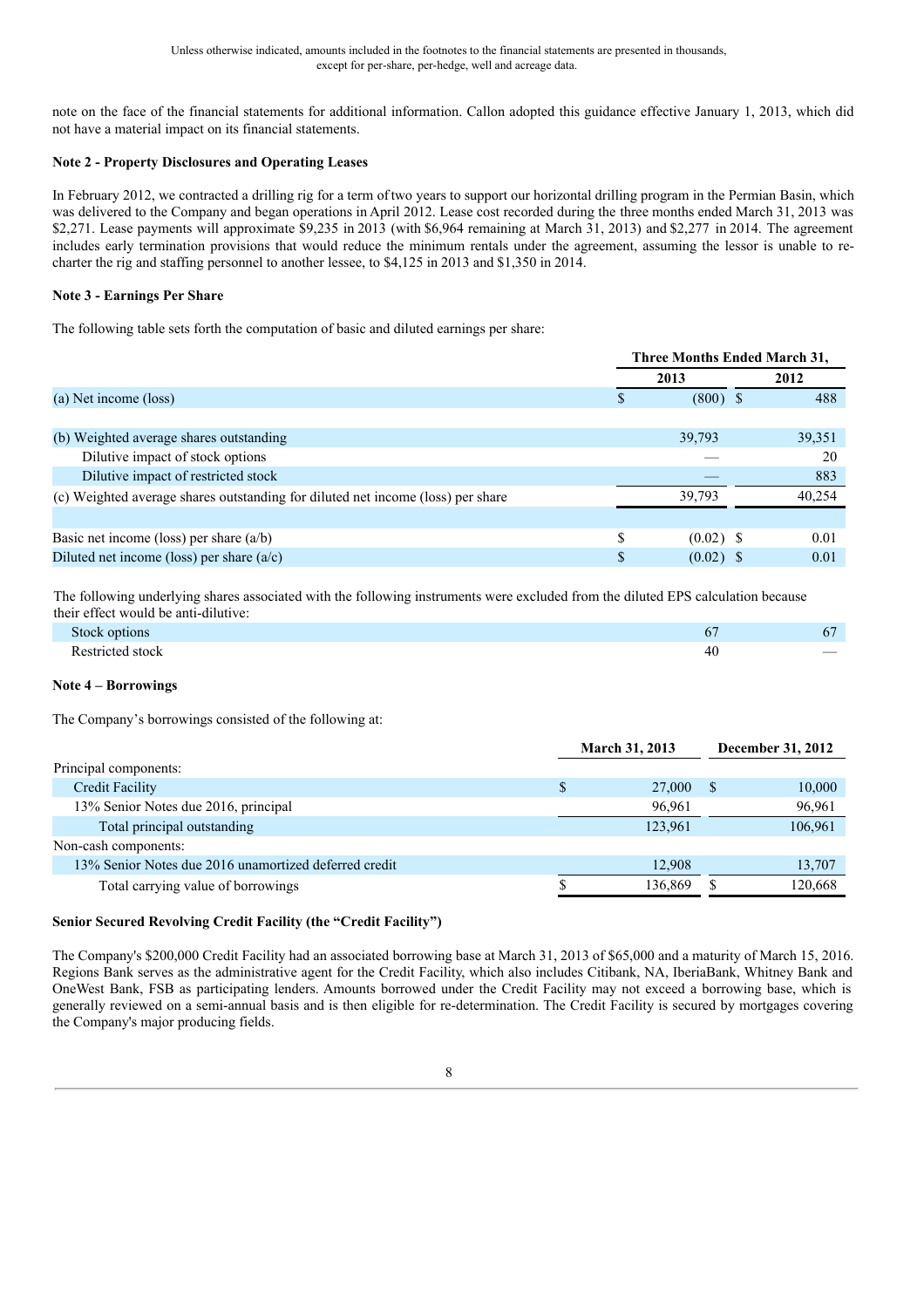In April 2013, the Credit Facility's borrowing base was increased \$10,000 from \$65,000 to \$75,000.

As of March 31, 2013, the balance outstanding on the Credit Facility was \$27,000 with an interest rate of3.1%, calculated as the London Interbank Offered Rate ("LIBOR") plus a tiered rate ranging from 2.5% to 3.0%, which is based on utilization of the facility. In addition, the Credit Facility carries a commitment fee of 0.5% per annum on the unused portion of the borrowing base, which is payable quarterly. As of May 6, 2013, the balance outstanding on the Credit Facility was \$38,000 as the Company drew an additional \$11,000 in support of the Company's ongoing capital development program.

# **13% Senior Notes due 2016 ("Senior Notes") and Deferred Credit**

The Senior Notes' 13% interest coupon is payable on the last day of each quarter. Certain of the Company's subsidiaries guarantee the Company's obligations under the unsecured Senior Notes. The subsidiary guarantors are 100% owned, all of the guarantees are full and unconditional and joint and several, the parent company has no independent assets or operations, and any subsidiaries of the parent company other than the subsidiary guarantors are minor. Upon issuing the Senior Notes in November 2009, the Company recorded as a deferred credit the \$31,507 difference between the adjusted carrying amount of the Senior Notes that were exchanged and the principal of the Senior Notes. This deferred credit is being amortized as a reduction of interest expense over the life of the Senior Notes at an 8.5% effective interest rate. The following table summarizes the Company's deferred credit balance:

|                       |                        |                          |                              | <b>Estimated</b>          |
|-----------------------|------------------------|--------------------------|------------------------------|---------------------------|
|                       |                        |                          | <b>Amortization Recorded</b> | <b>Amortization to be</b> |
|                       | Accumulated            |                          | during Current Year as       | Recorded during the       |
| <b>Gross Carrying</b> | <b>Amortization at</b> | <b>Carrying Value at</b> | a Reduction of               | <b>Remainder of the</b>   |
| Amount                | 3/31/2013              | 3/31/2013                | <b>Interest Expense</b>      | <b>Current Year</b>       |
| \$31,507              | \$18,599               | \$12,908                 | \$799                        | \$2,500                   |

# **Restrictive Covenants**

The indentures governing our Senior Notes and the Company's Credit Facility contain various covenants including restrictions on additional indebtedness and payment of cash dividends. In addition, Callon's Credit Facility contains covenants for maintenance of certain financial ratios. The Company was in compliance with these covenants at March 31, 2013.

#### **Note 5 - Derivative Instruments and Hedging Activities**

#### *Objectives and strategies for using derivative instruments*

The Company is exposed to fluctuations in realized crude oil and natural gas prices for its production. Consequently, the Company believes it is prudent to manage the variability in cash flows on a portion of its crude oil and natural gas production. The Company primarily utilizes collars, put and call options and swap derivative financial instruments to manage fluctuations in cash flows resulting from changes in commodity prices. The Company does not use these instruments for speculative purposes.

#### *Counterparty risk*

The use of derivative transactions exposes the Company to the risk that a counterparty will be unable to meet its commitments. To manage this risk, the Company's established counterparties for commodity derivative instruments include a large, well-known financial institution and a large, well-known oil and gas company. The Company monitors counterparty creditworthiness on an ongoing basis; however, it cannot predict sudden changes in counterparties' creditworthiness. In addition, even if such changes are not sudden, the Company may be limited in its ability to mitigate an increase in counterparty credit risk. Should one of these counterparties not perform, the Company may not realize the benefit of some of its derivative instruments under lower commodity prices. Counterparty credit risk is considered when determining a derivative instruments' fair value; See Note 6 for additional information.

The Company executes commodity derivative transactions under master agreements that have netting provisions that provide for offsetting payables against receivables. In general, if a party to a derivative transaction incurs an event of default, as defined in the applicable agreement, the other party will have the right to demand the posting of collateral, demand a cash payment transfer or terminate the arrangement.

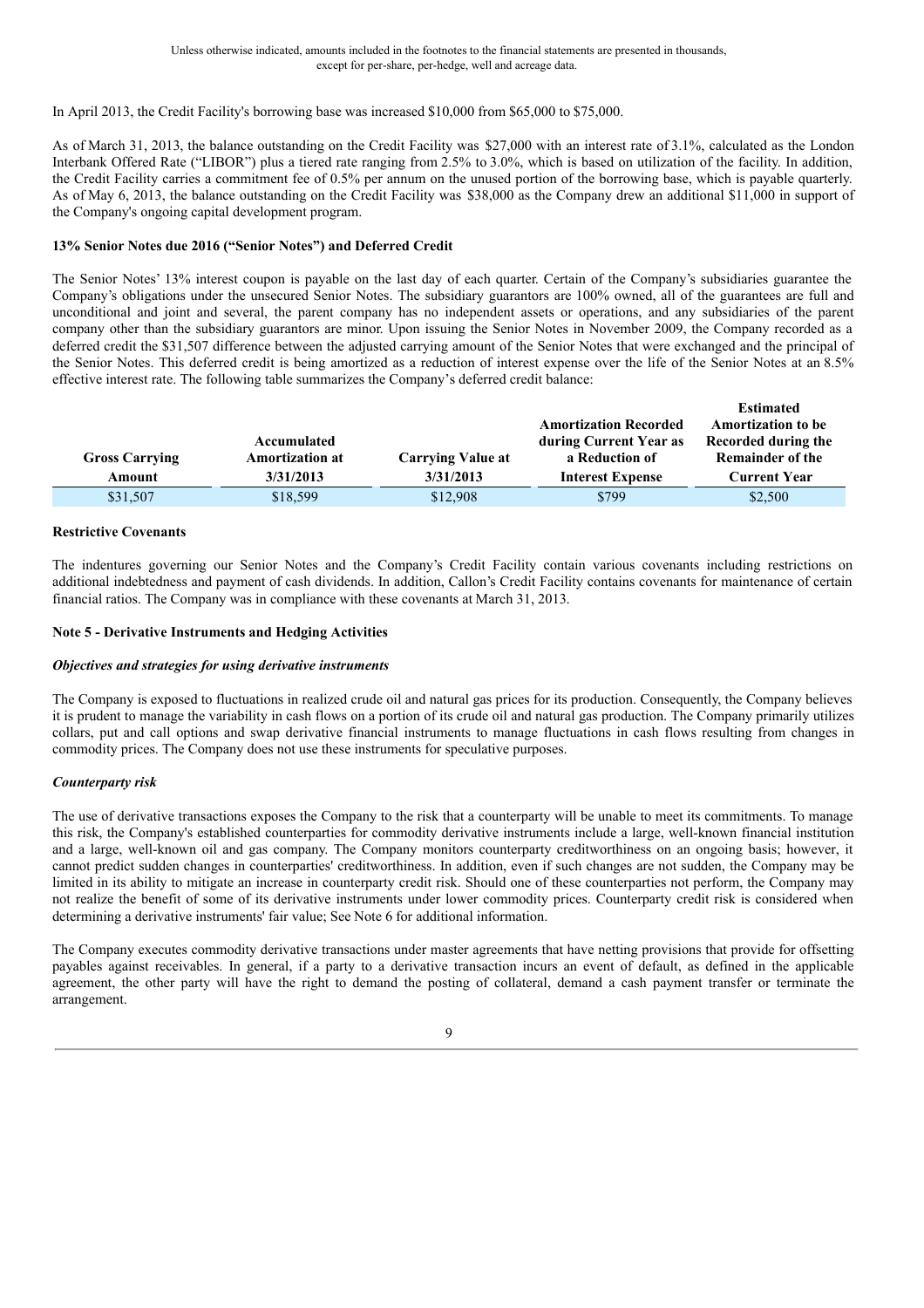# *Financial statement presentation and settlements*

In the first quarter of 2013, the Company monetized the remaining portion (covering the period Feb13-Dec13) of its 2013 crude oil collar positions of 40 Bbls per month. The proceeds from this transaction, combined with the proceeds from the sale of the below listed put for 30 Bbls per month, were used to finance the uplift in the crude oil swap for the period Feb13-Dec13.

Listed in the table below are the outstanding crude oil and natural gas derivative contracts as of March 31, 2013:

| Commodity   | Instrument  | Average<br><b>Notional</b><br>Volumes per<br>Month | <b>Quantity Type</b> |    | Put/Call<br>Price |    |        |                  |                |  | <b>Fixed-Price</b><br>Swap | Period | <b>Designation under</b><br><b>ASC 815</b> |
|-------------|-------------|----------------------------------------------------|----------------------|----|-------------------|----|--------|------------------|----------------|--|----------------------------|--------|--------------------------------------------|
| Natural gas | Swap        | 91                                                 | MMbtu                |    | n/a               | \$ | 3.52   | $April3 - Decl3$ | Not Designated |  |                            |        |                                            |
| Natural gas | Put Option  | 91                                                 | MMbtu                | \$ | 3.00              |    | n/a    | $April3 - Dec13$ | Not Designated |  |                            |        |                                            |
| Crude oil   | Swap        | 40                                                 | <b>Bbls</b>          |    | n/a               | \$ | 101.30 | $April3 - Dec13$ | Not Designated |  |                            |        |                                            |
| Natural gas | Call Option | 38                                                 | MMbtu                | \$ | 4.75              |    | n/a    | $Jan14 - Dec14$  | Not Designated |  |                            |        |                                            |
| Crude oil   | Swap        | 30                                                 | <b>Bbls</b>          |    | n/a               | \$ | 93.35  | $Jan14 - Dec14$  | Not Designated |  |                            |        |                                            |
| Crude oil   | Put         | 30                                                 | <b>Bbls</b>          | \$ | 70.00             |    | n/a    | $Jan14 - Dec14$  | Not Designated |  |                            |        |                                            |

Settlements of the Company's derivative instruments are based on the difference between the contract price or prices specified in the derivative instrument and a New York Mercantile Exchange ("NYMEX") price. The fair value of the Company's derivative instruments, depending on the type of instruments, was determined by the use of present value methods or standard option valuation models with assumptions about commodity prices based on those observed in underlying markets. See Note 6 for additional information regarding fair value.

The following table reflects the fair values of the Company's derivative instruments for the periods presented (none of which were designated as hedging instruments under ASC 815):

|             | <b>Balance Sheet Presentation</b> |                                  |          | <b>Asset Fair Value</b> |     |       |               | <b>Liability Fair Value</b> |      | <b>Net Derivative Fair Value</b> |  |            |               |       |          |  |  |  |  |  |  |  |          |  |  |  |          |  |          |  |
|-------------|-----------------------------------|----------------------------------|----------|-------------------------|-----|-------|---------------|-----------------------------|------|----------------------------------|--|------------|---------------|-------|----------|--|--|--|--|--|--|--|----------|--|--|--|----------|--|----------|--|
| Commodity   | <b>Classification</b>             | <b>Line Description</b>          | 03/31/13 |                         |     |       | 12/31/12      |                             |      |                                  |  |            |               |       | 03/31/13 |  |  |  |  |  |  |  | 12/31/12 |  |  |  | 03/31/13 |  | 12/31/12 |  |
| Natural gas | Current                           | Fair market value of derivatives | \$       |                         | \$  |       | <sup>\$</sup> | $(537)$ \$                  |      | $(125)$ \$                       |  | $(537)$ \$ |               | (125) |          |  |  |  |  |  |  |  |          |  |  |  |          |  |          |  |
| Natural gas | Non-current                       | Other long-term liabilities      |          |                         |     |       |               | (92)                        |      | (116)                            |  | (92)       |               | (116) |          |  |  |  |  |  |  |  |          |  |  |  |          |  |          |  |
| Crude oil   | Current                           | Fair market value of derivatives |          | 1,511                   |     | 1,674 |               |                             |      |                                  |  | 1,511      |               | 1,674 |          |  |  |  |  |  |  |  |          |  |  |  |          |  |          |  |
| Crude oil   | Non-current                       | Other long-term assets           |          |                         |     | 250   |               |                             |      |                                  |  |            |               | 250   |          |  |  |  |  |  |  |  |          |  |  |  |          |  |          |  |
| Crude oil   | Non-current                       | Other long-term liabilities      |          |                         |     |       |               | (239)                       |      |                                  |  | (239)      |               |       |          |  |  |  |  |  |  |  |          |  |  |  |          |  |          |  |
|             |                                   |                                  |          |                         |     |       |               |                             |      |                                  |  |            |               |       |          |  |  |  |  |  |  |  |          |  |  |  |          |  |          |  |
|             | Totals                            |                                  | S.       | 1,511                   | \$. | 1,924 | <b>S</b>      | (868)                       | - \$ | $(241)$ \$                       |  | 643        | <sup>\$</sup> | 1,683 |          |  |  |  |  |  |  |  |          |  |  |  |          |  |          |  |

The Company's derivative contracts are subject to netting arrangements. The Company presents the fair values of its derivative contracts on the balance sheet on a net basis based on the underlying commodity being hedged. The following presents the impact of this presentation to the Company's recognized assets and liabilities at March 31, 2013:

|                                                        | <b>Presented without</b> |                           |  |                           | As Presented with |                           |
|--------------------------------------------------------|--------------------------|---------------------------|--|---------------------------|-------------------|---------------------------|
|                                                        |                          | <b>Effects of Netting</b> |  | <b>Effects of Netting</b> |                   | <b>Effects of Netting</b> |
| Current assets: Fair value of hedging contracts        |                          | 2.347                     |  | $(836)$ \$                |                   | 1,511                     |
| Long-term assets: Fair value of hedging contracts      |                          | 286                       |  | (286)                     |                   |                           |
| Current liabilities: Fair value of hedging contracts   |                          | (1,373)                   |  | 836                       |                   | (537)                     |
| Long-term liabilities: Fair value of hedging contracts |                          | (617)                     |  | 286                       |                   | (331)                     |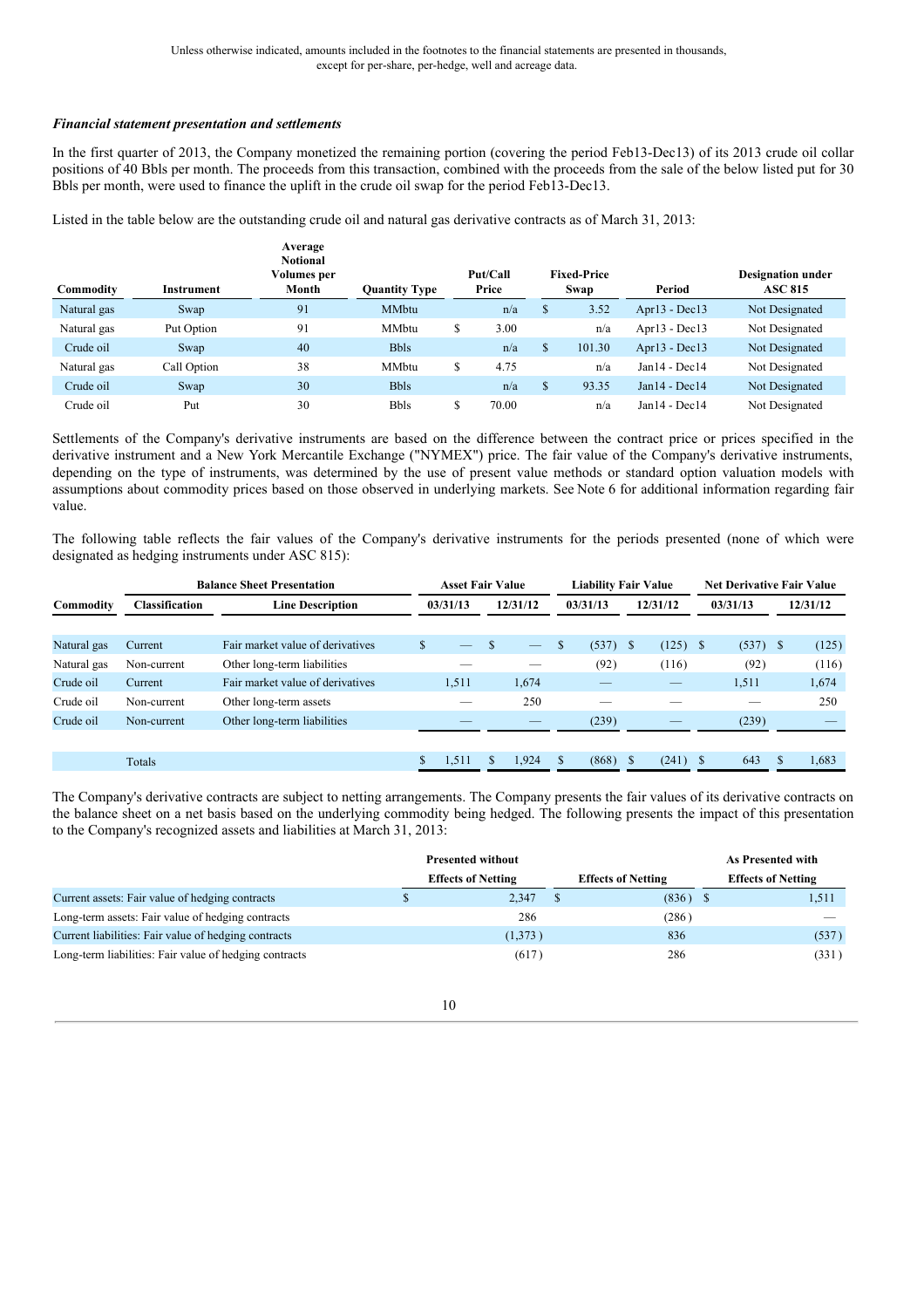# *Derivatives not designated as hedging instruments*

As discussed in the Company's Form 10-K for the year ended December 31, 2012, the Company elected not to designate as an accounting hedge under FASB ASC 815 any of its derivative contracts executed subsequent to December 31, 2011, nor does it expect to designate future derivative contracts. Any derivative contract not designated as an accounting hedge is carried at its fair value on the balance sheet with both realized and unrealized (mark-to-market) gains or losses on these derivatives recorded on the statement of operations as a component of the Company's other income and expenses. For the periods indicated, the Company recorded the following related to its derivative instruments that were not designated as accounting hedges:

|                                                  |    | Three Months Ended March 31, |      |      |  |  |
|--------------------------------------------------|----|------------------------------|------|------|--|--|
|                                                  |    | 2013                         |      | 2012 |  |  |
| <b>Natural gas derivatives</b>                   |    |                              |      |      |  |  |
| Realized gain (loss), net                        | S  | 49                           | -S   |      |  |  |
| Unrealized gain (loss), net                      |    | (388)                        |      |      |  |  |
| Sub-total gain (loss), net                       |    | $(339)$ \$                   |      |      |  |  |
|                                                  |    |                              |      |      |  |  |
| Crude oil derivatives                            |    |                              |      |      |  |  |
| Realized gain (loss), net                        | \$ | 573                          | - \$ |      |  |  |
| Unrealized gain (loss), net                      |    | (652)                        |      | 70   |  |  |
| Sub-total gain (loss), net                       |    | (79)                         | -S   | 70   |  |  |
|                                                  |    |                              |      |      |  |  |
| Total gain (loss) on derivative instruments, net |    | $(418)$ \$                   |      | 70   |  |  |

# *Derivatives designated as hedging instruments*

As previously discussed, the Company elected to discontinue hedge accounting at the start of 2012, though certain of the Company's crude oil derivative contracts executed during 2011 and in effect during 2012 were designated as cash flow hedges. Consequently, these designated contracts were recorded at fair market value with the effective portion of the changes in fair value recorded net of tax through other comprehensive income (loss) ("OCI") in stockholders' equity. The cash settlements on contracts for future production are recorded as an increase or decrease in crude oil revenues. Both changes in fair value and cash settlements of ineffective derivative contracts are recognized as derivative expense (income).

The tables below present the effect of the Company's derivative financial instruments on the consolidated statements of operations as an increase (decrease) to crude oil revenues for the effective portion and as an increase (decrease) to other (income) expense for the ineffective portion and amounts excluded from effectiveness testing:

|                                                                                                                 | Three Months Ended March 31. |      |
|-----------------------------------------------------------------------------------------------------------------|------------------------------|------|
|                                                                                                                 | 2013                         | 2012 |
| Amount of gain (loss) reclassified from OCI into income (effective portion)                                     |                              |      |
| Amount of gain (loss) recognized in income (ineffective portion and amount excluded from effectiveness testing) |                              | 230  |

# **Note 6 - Fair Value Measurements**

The fair value hierarchy outlined in the relevant accounting guidance gives the highest priority to Level 1 inputs, which consist of unadjusted quoted prices for identical instruments in active markets. Level 2 inputs consist of quoted prices for similar instruments. Level 3 valuations are derived from inputs that are significant and unobservable, and these valuations have the lowest priority.

# *Fair value of financial instruments*

*Cash, cash equivalents, short-term investments.* The carrying amounts for these instruments approximate fair value due to the short-term nature or maturity of the instruments.

*Debt.* The Company's debt is recorded at the carrying amount on its Consolidated Balance Sheet. The fair value of Callon's fixed-rate debt, which is valued using Level 2 inputs, is based upon estimates provided by an independent investment banking firm. The carrying amount of floating-rate debt approximates fair value because the interest rates are variable and reflective of market rates.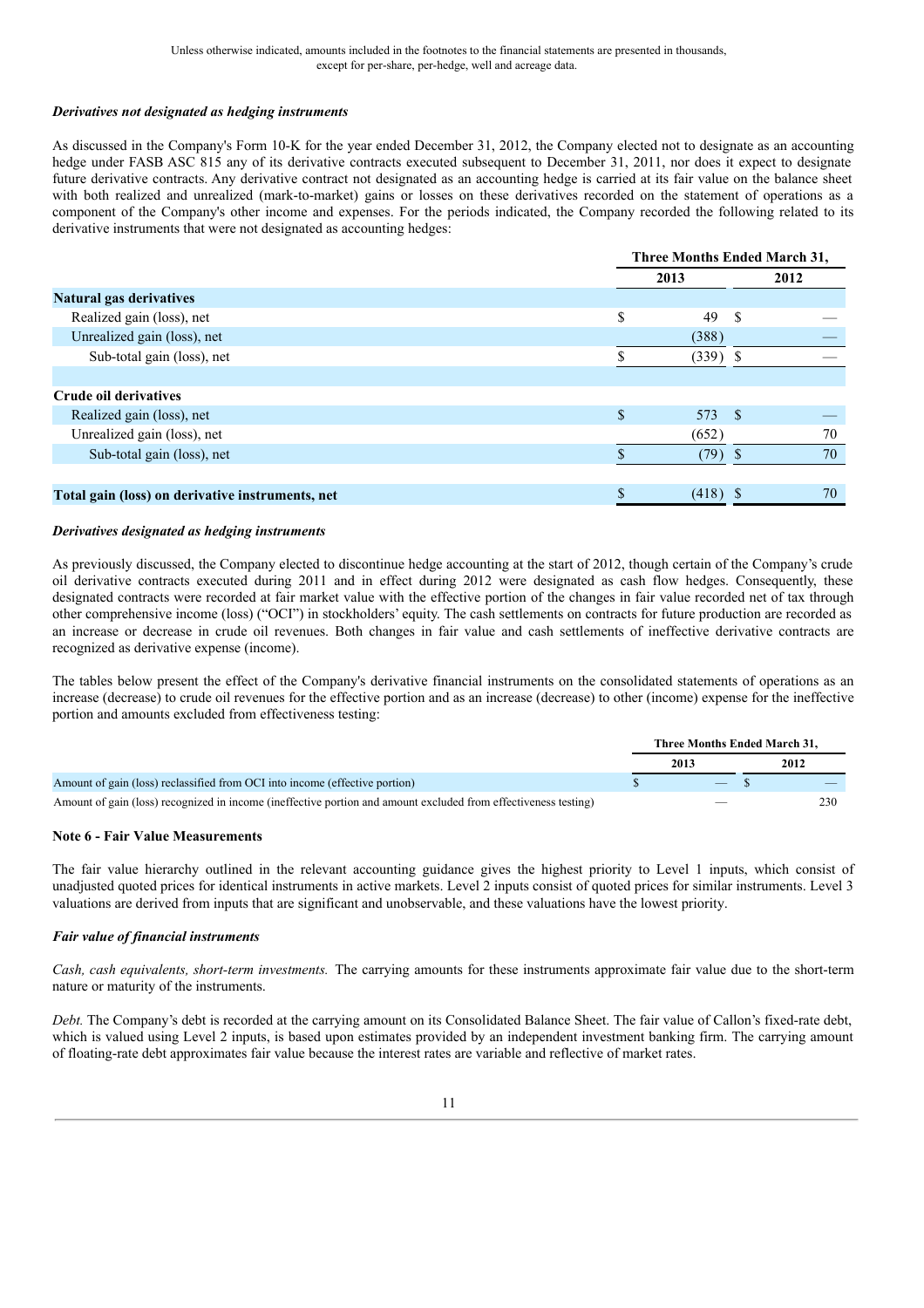#### Unless otherwise indicated, amounts included in the footnotes to the financial statements are presented in thousands, except for per-share, per-hedge, well and acreage data.

The following table summarizes the respective carrying and fair values at:

|                               | <b>March 31, 2013</b> |  |                   |   |                   | December 31, 2012 |                   |
|-------------------------------|-----------------------|--|-------------------|---|-------------------|-------------------|-------------------|
|                               | Carrying<br>Value     |  | <b>Fair Value</b> |   | Carrving<br>Value |                   | <b>Fair Value</b> |
| <b>Credit Facility</b>        | 27,000                |  | 27,000            |   | 10,000            |                   | 10,000            |
| 13% Senior Notes due 2016 (1) | 109.869               |  | 100.839           |   | 110.668           |                   | 100,112           |
| Total                         | 136.869               |  | 127,839           | S | 120.668           |                   | 110.112           |

(1) Fair value is calculated only in relation to the \$96,961 principal outstanding of the Senior Notes at each of the dates indicated above, respectively. The remaining \$12,908 and \$13,707, respectively, which the Company has recorded as a deferred credit, is excluded from the fair value calculation, and will be recognized in earnings as a reduction of interest expense over the remaining amortization period. See Note 4 for additional information.

#### *Assets and liabilities measured at fair value on a recurring basis*

Certain assets and liabilities are reported at fair value on a recurring basis (unless otherwise noted below) in the Company's Consolidated Balance Sheet. The following methods and assumptions were used to estimate the fair values:

*Commodity derivative instruments:* Callon's derivative policy allows for commodity derivative instruments to consist of collars, natural gas and crude oil basis swaps, and similar commodity instrument structures. The fair value of these derivatives is derived using a valuation model that utilizes market-corroborated inputs that are observable over the term of the derivative contract, and the values are corroborated by quotes obtained from counterparties to the agreements. The Company's fair value calculations also incorporate an estimate of the counterparties' default risk for derivative assets and an estimate of the Company's default risk for derivative liabilities. The Company believes that the majority of the inputs used to calculate the commodity derivative instruments fall within Level 2 of the fair-value hierarchy based on the wide availability of quoted market prices for similar commodity derivative contracts. See Note 5 for additional information regarding the Company's derivative instruments.

The following tables present the Company's liabilities measured at fair value on a recurring basis for each hierarchy level:

| As of 3/31/2013                                | <b>Balance Sheet Presentation</b> | Level 1      |                                |               | Level 2 | Level 3      |         |               | <b>Total</b> |
|------------------------------------------------|-----------------------------------|--------------|--------------------------------|---------------|---------|--------------|---------|---------------|--------------|
| <b>Assets</b>                                  |                                   |              |                                |               |         |              |         |               |              |
| Derivative financial instruments - current     | Fair market value of derivatives  | $\mathbb{S}$ |                                | $\mathbb{S}$  | 1,511   | $\mathbb{S}$ |         | <sup>\$</sup> | 1,511        |
| Derivative financial instruments - non-current | Other long-term assets            |              |                                |               |         |              |         |               |              |
| Sub-total assets                               |                                   |              |                                |               | 1,511   |              |         |               | 1,511        |
| <b>Liabilities</b>                             |                                   |              |                                |               |         |              |         |               |              |
| Derivative financial instruments - current     | Fair market value of derivatives  |              |                                |               | 537     |              |         |               | 537          |
| Derivative financial instruments - non-current | Other long-term liabilities       | \$           |                                | \$            | 331     | \$           |         | \$            | 331          |
| Sub-total liabilities                          | Other long-term liabilities       |              |                                |               | 868     |              |         |               | 868          |
|                                                |                                   |              |                                |               |         |              |         |               |              |
| <b>Total</b>                                   |                                   | \$           |                                | <sup>\$</sup> | 643     | S.           |         | <sup>\$</sup> | 643          |
| As of 12/31/2012                               | <b>Balance Sheet Presentation</b> |              | Level 1                        |               | Level 2 |              | Level 3 |               | <b>Total</b> |
| <b>Assets</b>                                  |                                   |              |                                |               |         |              |         |               |              |
| Derivative financial instruments - current     | Fair market value of derivatives  |              |                                |               | 1,674   |              |         |               | 1,674        |
| Derivative financial instruments - non-current | Other long-term assets            | \$           |                                | \$            | 250     | \$           |         | S             | 250          |
| Sub-total assets                               |                                   |              |                                |               | 1,924   |              |         |               | 1,924        |
| <b>Liabilities</b>                             |                                   |              |                                |               |         |              |         |               |              |
| Derivative financial instruments - current     | Fair market value of derivatives  |              |                                |               | 125     |              |         |               | 125          |
| Derivative financial instruments - non-current | Other long-term liabilities       |              |                                | \$            | 116     |              |         | \$            | 116          |
| Sub-total liabilities                          |                                   |              |                                |               | 241     |              |         |               | 241          |
| <b>Total</b>                                   |                                   | \$           | $\qquad \qquad \longleftarrow$ | <sup>\$</sup> | 1,683   | \$           |         | <sup>\$</sup> | 1,683        |
|                                                |                                   |              |                                |               |         |              |         |               |              |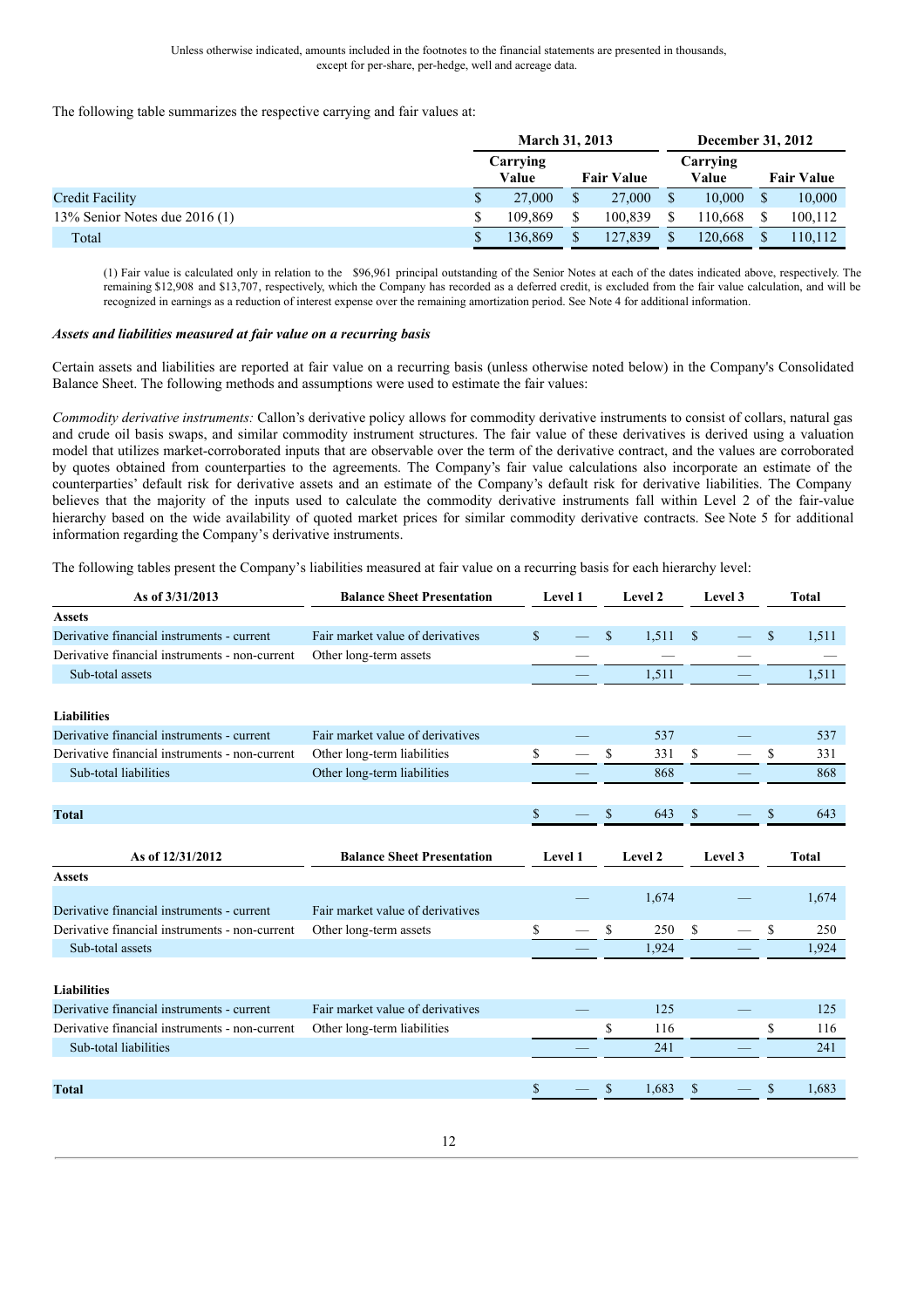The derivative fair values above are based on analysis of each contract.

# *Assets and liabilities measured at fair value on a nonrecurring basis*

Certain assets and liabilities are reported at fair value on a nonrecurring basis in Callon's Consolidated Balance Sheet. The following methods and assumptions were used to estimate the fair values:

*Asset retirement obligations incurred in current period.* Callon estimates the fair value of AROs based on discounted cash flow projections using numerous estimates, assumptions and judgments regarding such factors as (1) the existence of a legal obligation for an ARO, (2) amounts and timing of settlements, (3) the credit-adjusted risk-free rate to be used and (4) inflation rates. AROs incurred during the three months ended March 31, 2013, including upward revisions of \$360, were Level 3 fair value measurements. See Note 8, Asset Retirement Obligations, which provides a summary of changes in the ARO liability.

### **Note 7 - Income Taxes**

The Company provides for income taxes at a statutory rate of 35% adjusted for permanent differences expected to be realized, which primarily relate to statutory depletion and non-deductible executive compensation expenses. The effective tax rate for the three months ended March 31, 2013 and 2012 was 17% and 28%, respectively.

We have no liability for uncertain tax positions or any accrued interest or penalties as of March 31, 2013.

#### **Note 8 - Asset Retirement Obligations**

The following table summarizes the Company's asset retirement obligations activity for the three months ended March 31, 2013:

| Asset retirement obligations at January 1, 2013          | \$<br>13,301 |
|----------------------------------------------------------|--------------|
| Accretion expense                                        | 565          |
| Liabilities incurred                                     | 569          |
| Liabilities settled                                      | (162)        |
| Revisions to estimate                                    | 25           |
| Asset retirement obligations at end of period            | 14,298       |
| Less: Current asset retirement obligations               | 2,802        |
| Long-term asset retirement obligations at March 31, 2013 | 11,496       |

Certain of the Company's operating agreements require that assets be restricted for future abandonment obligations. Amounts recorded on the Consolidated Balance Sheets as restricted investments were \$3,800 at March 31, 2013. These investments include primarily U.S. Government securities, and are held in abandonment trusts dedicated to pay future abandonment costs for several of the Company's crude oil and natural gas properties.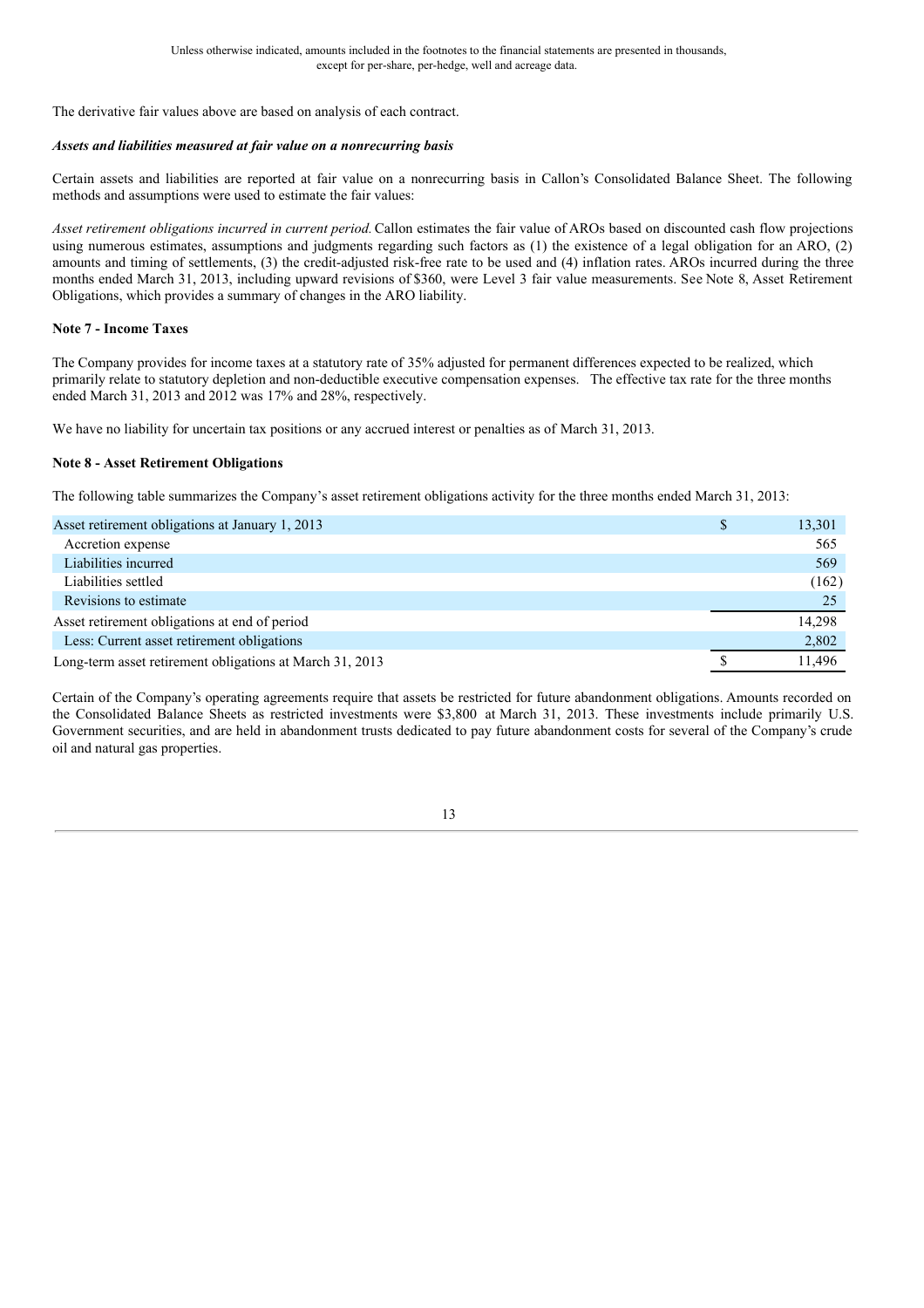## **Special Note Regarding Forward Looking Statements**

All statements, other than historical fact or present financial information, may be deemed to be forward-looking statements within the meaning of Section 27A of the Securities Act of 1933, as amended, and Section 21E of the Securities Exchange Act of 1934, as amended. All statements that address activities, outcomes and other matters that should or may occur in the future, including, without limitation, statements regarding the financial position, business strategy, production and reserve quantities, present value and growth and other plans and objectives for our future operations, are forward-looking statements. Although we believe the expectations expressed in such forwardlooking statements are based on reasonable assumptions, such statements are not guarantees of future performance. We have no obligation and make no undertaking to publicly update or revise any forward-looking statements, except as may be required by law.

Forward-looking statements include the items identified in the preceding paragraph, information concerning possible or assumed future results of operations and other statements in this Form 10-K identified by words such as "anticipate," "project," "intend," "estimate," "expect," "believe," "predict," "budget," "projection," "goal," "plan," "forecast," "target" or similar expressions.

You should not place undue reliance on forward-looking statements. They are subject to known and unknown risks, uncertainties and other factors that may affect our operations, markets, products, services and prices and cause our actual results, performance or achievements to be materially different from any future results, performance or achievements expressed or implied by the forward-looking statements. In addition to any assumptions and other factors referred to specifically in connection with forward-looking statements, risks, uncertainties and factors that could cause our actual results to differ materially from those indicated in any forward-looking statement include, but are not limited to:

- the timing and extent of changes in market conditions and prices for commodities (including regional basis differentials),
- our ability to transport our production to the most favorable markets or at
- the timing and extent of our success in discovering, developing, producing and estimating reserves,
- our ability to respond to low natural gas prices,
- our ability to fund our planned capital investments,
- the impact of government regulation, including any increase in severance or similar taxes, legislation relating to hydraulic fracturing, the climate and over-the-counter derivatives,
- the costs and availability of oilfield personnel services and drilling supplies, raw materials, and equipment and services,
- our future property acquisition or divestiture activities, including the possible sale of our Medusa
- property, the effects of
- weather,

all,

- increased
- competition,
- the financial impact of accounting regulations and critical accounting
- policies, the comparative cost of alternative
- fuels,
- conditions in capital markets, changes in interest rates and the ability of our lenders to provide us with funds as agreed,
- credit risk relating to the risk of loss as a result of non-performance by our counterparties, and
- any other factors listed in the reports we have filed and may file with the Securities and Exchange Commission ("SEC").

We caution you that the forward-looking statements contained in this Form 10-Q are subject to all of the risks and uncertainties, many of which are beyond our control, incident to the exploration for and development, production and sale of crude oil and natural gas. These risks include, but are not limited to, the risks described in Item 1A of our Annual Report on Form 10-K for the year ended December 31, 2012 (the "2012 Annual Report on Form 10-K"), and all quarterly reports on Form 10-Q filed subsequently thereto ("Form 10-Qs").

Should one or more of the risks or uncertainties described above or elsewhere in our 2012 Annual Report on Form 10-K occur, or should underlying assumptions prove incorrect, our actual results and plans could differ materially from those expressed in any forward-looking statements. We specifically disclaim all responsibility to publicly update any information contained in a forward-looking statement or any forward-looking statement in its entirety and therefore disclaim any resulting liability for potentially related damages.

All forward-looking statements attributable to us are expressly qualified in their entirety by this cautionary statement.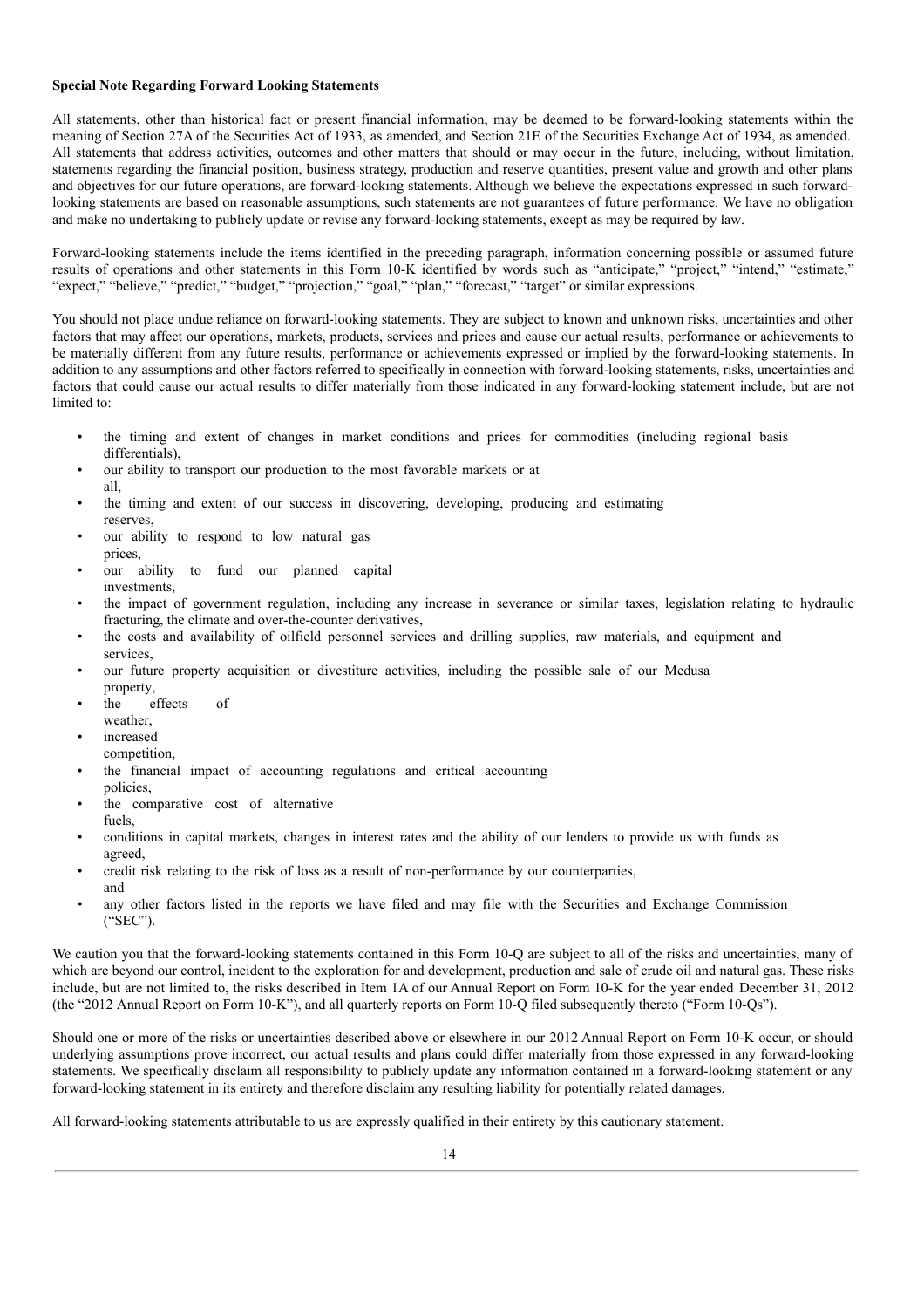#### **General**

The following management's discussion and analysis describes the principal factors affecting the Company's results of operations, liquidity, capital resources and contractual cash obligations. This discussion should be read in conjunction with the accompanying unaudited consolidated financial statements and our 2012 Annual Report on Form 10-K, which include additional information about our business practices, significant accounting policies, risk factors, and the transactions that underlie our financial results. Our website address is www.callon.com. All of our filings with the SEC are available free of charge through our website as soon as reasonably practicable after we file them with, or furnish them to, the SEC. Information on our website does not form part of this report on Form 10-Q.

We have been engaged in the exploration, development, acquisition and production of crude oil and natural gas properties since 1950. In 2009, we began to shift our operational focus from exploration in the Gulf of Mexico to building an onshore asset portfolio in order to provide a multi-year, low-risk drilling program in both crude oil and natural gas basins. To date, a significant portion of this onshore transition has been funded by reinvesting the cash flows from our Gulf of Mexico properties. In the fourth quarter of 2012, we monetized our interest in the deepwater Habanero field in order to accelerate development of our onshore properties. In furtherance of this strategy, in April 2013, we announced our intention to evaluate alternatives with respect to a potential sale of our interests in the Medusa field, our remaining deepwater asset.

### **Overview and Outlook**

#### *Production and highlights of our operations include:*

|                                        |      | <b>Net Production (MBoe)</b> |        |            |  |  |  |  |  |
|----------------------------------------|------|------------------------------|--------|------------|--|--|--|--|--|
|                                        |      | Three Months Ended March 31, |        |            |  |  |  |  |  |
|                                        | 2013 | 2012                         | Change | $%$ Change |  |  |  |  |  |
| <b>Onshore - Permian Basin:</b>        |      |                              |        |            |  |  |  |  |  |
| Southern Portion                       | 93   | 77                           | 16     | $21 \%$    |  |  |  |  |  |
| <b>Central Portion</b>                 | 49   | 37                           | 12     | $32 \%$    |  |  |  |  |  |
| <b>Total Permian</b>                   | 142  | 114                          | 28     | $25 \%$    |  |  |  |  |  |
| <b>Offshore - Deepwater Properties</b> |      |                              |        |            |  |  |  |  |  |
| Medusa                                 | 105  | 136                          | (31)   | $(23)\%$   |  |  |  |  |  |
| Habanero                               |      | 42                           | (42)   | (100)%     |  |  |  |  |  |
| <b>Total Deepwater</b>                 | 105  | 178                          | (73)   | (41)%      |  |  |  |  |  |
| Other:                                 |      |                              |        |            |  |  |  |  |  |
| Haynesville Shale                      | 8    | 6                            | 2      | 33 %       |  |  |  |  |  |
| Gulf of Mexico shelf                   | 73   | 94                           | (21)   | $(22)\%$   |  |  |  |  |  |
| <b>Total Other</b>                     | 81   | 100                          | (19)   | (19)%      |  |  |  |  |  |
| <b>Total</b>                           | 328  | 392                          | (64)   | $(16)\%$   |  |  |  |  |  |
|                                        |      |                              |        |            |  |  |  |  |  |

The following table sets forth productive wells as of March 31, 2013:

|                  | <b>Crude Oil Wells</b> |       | <b>Natural Gas Wells</b> |      |
|------------------|------------------------|-------|--------------------------|------|
|                  | Gross                  | Net   | Gross                    | Net  |
| Working interest | 108                    | 87.18 | 10                       | 4.3  |
| Royalty interest |                        | 0.10  |                          | 0.08 |
| Total            | U                      | 87.28 |                          | 4.38 |

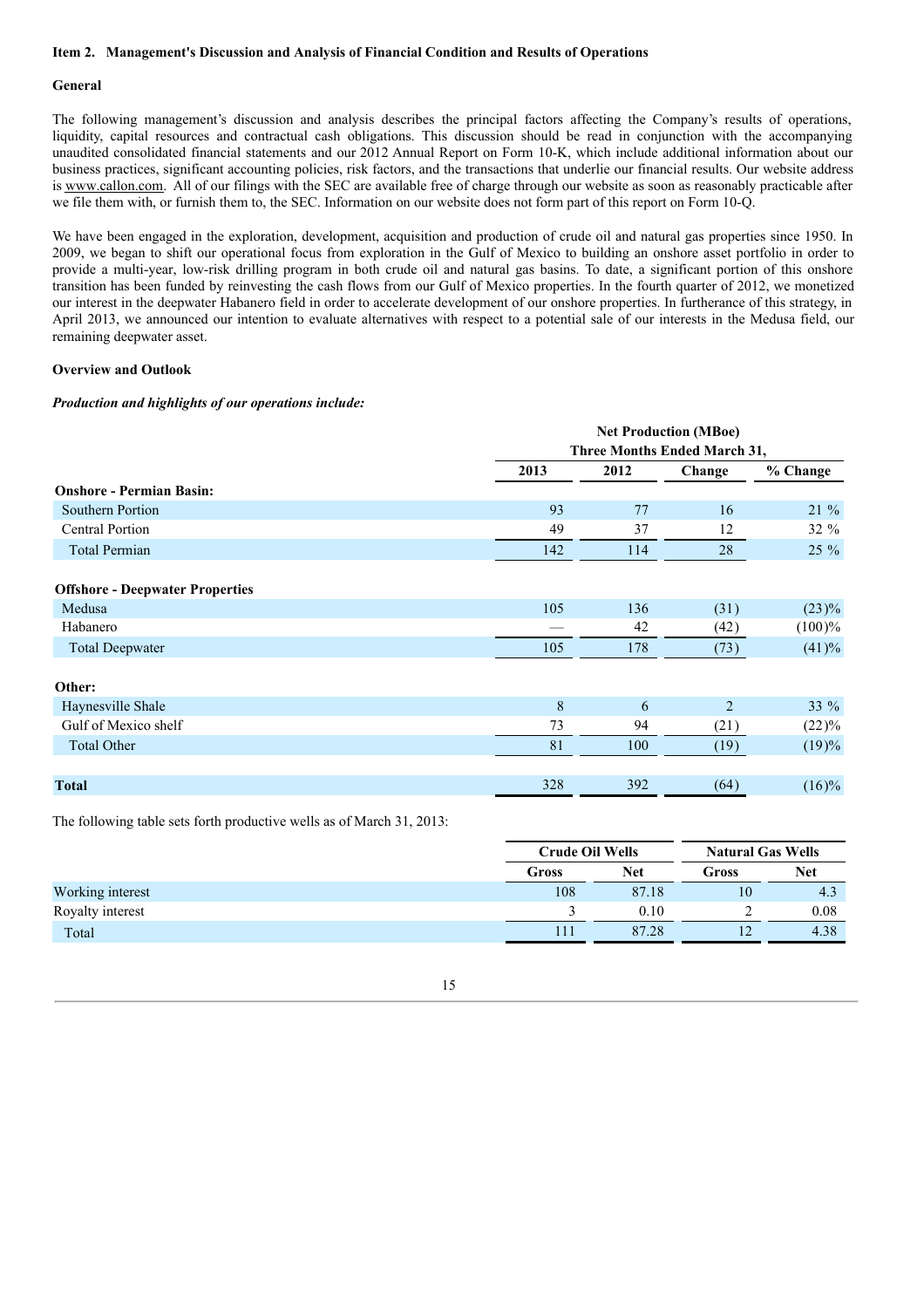### **Onshore – Permian Basin**

We expect that our production and reserve growth initiatives will continue to focus primarily on the Permian Basin, in which we own approximately 38,127 gross (32,962 net) acres as of May 1, 2013. In order to advance our growth plans, we are directing a significant amount of our 2013 capital budget to horizontal drilling of the Wolfcamp shale formation in the Permian Basin, in addition to our ongoing vertical Wolfberry program. The following table summarizes the Company's drilling progress in the Permian Basin for the three months ended March 31, 2013:

|                         | <b>Drilled</b> |            | Completed      |            |  |
|-------------------------|----------------|------------|----------------|------------|--|
|                         | <b>Gross</b>   | <b>Net</b> | <b>Gross</b>   | <b>Net</b> |  |
| Southern portion:       |                |            |                |            |  |
| Vertical wells          |                |            |                |            |  |
| Horizontal wells        | 4              | 3.95       |                | 1.00       |  |
| Total southern portion  | $\overline{4}$ | 3.95       |                | 1.00       |  |
|                         |                |            |                |            |  |
| <b>Central portion:</b> |                |            |                |            |  |
| Vertical wells          |                | 0.42       | $\overline{2}$ | 1.39       |  |
| Horizontal wells        |                |            |                |            |  |
| Total central portion   |                | 0.42       | $\overline{2}$ | 1.39       |  |
|                         |                |            |                |            |  |
| Northern portion:       |                |            |                |            |  |
| Vertical wells          |                |            |                |            |  |
| Horizontal wells        |                |            |                | 0.75       |  |
| Total northern portion  |                |            |                | 0.75       |  |
|                         |                |            |                |            |  |
| <b>Total</b>            | 5              | 4.37       | $\overline{4}$ | 3.14       |  |

*Southern portion:* We currently own approximately 7,785 net acres in the southern portion of the Permian Basin. Our current production in the southern portion of the Midland Basin (Crockett, Reagan and Upton Counties in Texas) is derived from vertical drilling operations in the Wolfberry play and horizontal development of the Wolfcamp shale.

During the three months ended March 31, 2013, we drilled three gross horizontal wells, with an average lateral length of over 6,600 feet, targeting either the Wolfcamp A or Wolfcamp B formations, and we fracture stimulated two gross horizontal wells targeting the Wolfcamp formation. As of March 31, 2013, we had three gross horizontal wells awaiting fracture stimulation.

Based on our initial results and the results of other industry participants, we are planning to increase our level of horizontal drilling activity in 2013 in this portion of the basin, drilling a total of 15 horizontal wells, an increase of 10 over the horizontal wells drilled in 2012. We also plan to drill one vertical well during the year. Given this level of sustained activity, we are drilling these wells from pads, and intend to incorporate batch completions as the year progresses in an effort to maximize capital efficiency and reduce overall drill and completion time.

*Central portion:* We currently own approximately 3,560 net acres in the central portion of the Permian Basin. Our current production in the central portion of the Midland Basin (Ector, Glasscock, and Midland Counties in Texas) is primarily from the Wolfberry play, which has recently been modified in this area to include deeper target zones below the Atoka formation.

During the three months ended March 31, 2013, we drilled one gross vertical well, recompleted one gross vertical well, and fracture stimulated two gross vertical wells. We currently have one gross vertical well awaiting fracture stimulation. In late 2012 our drilling program in the Pecan Acres and Carpe Diem fields targeted deeper intervals below the Atoka formation. Our future vertical drilling plans within the Pecan Acres and Carpe Diem fields will incorporate these deeper zones as part of the completion design. Our remaining 2013 drilling plans include an additional seven vertical wells, though we may modify these plans based on the drilling results achieved.

In addition, there has been a significant increase in horizontal Wolfcamp shale drilling in the areas surrounding our acreage position in Ector and Midland Counties. We are currently developing plans for the drilling of a horizontal evaluation well on our Carpe Diem acreage.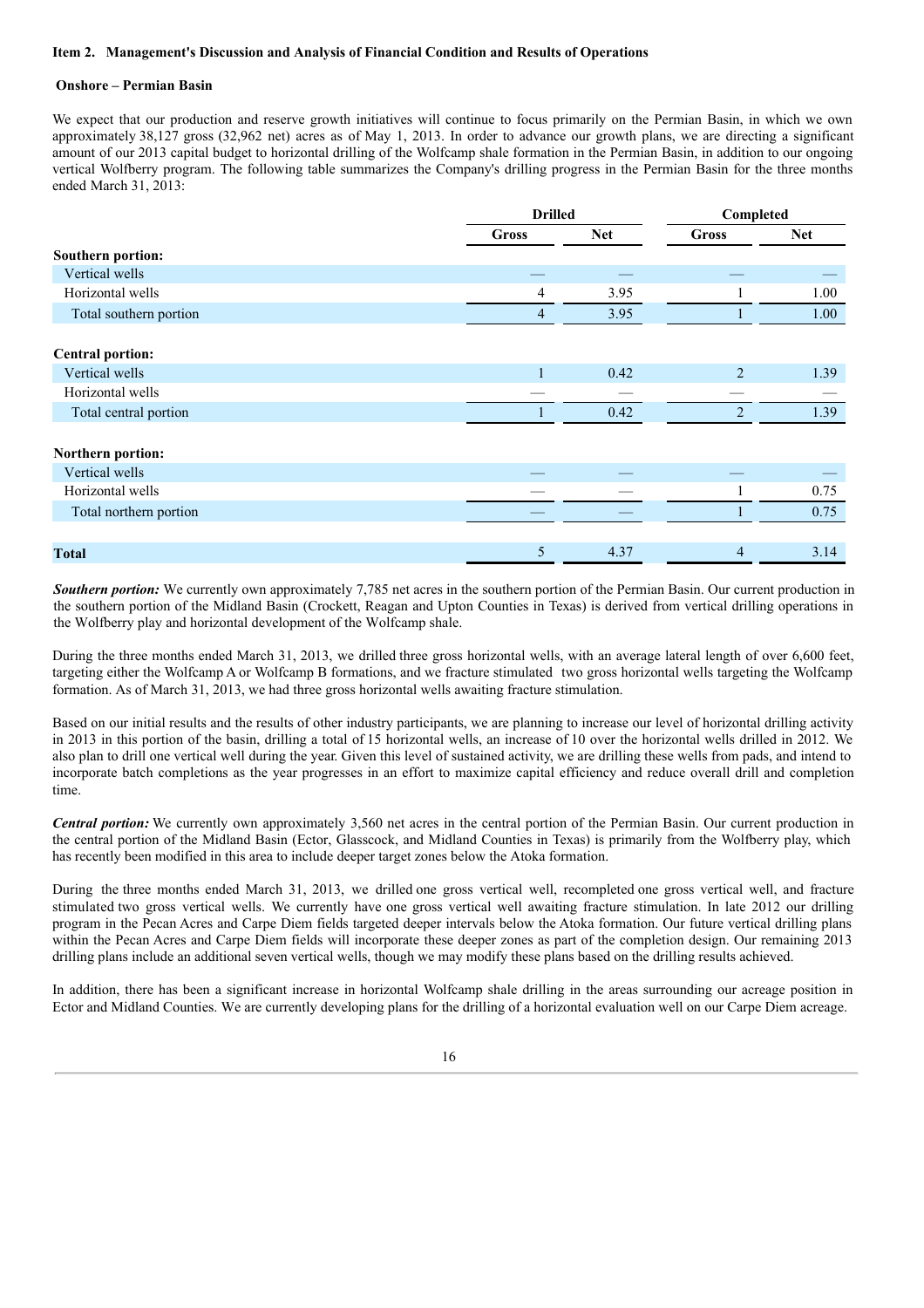*Northern portion:* We currently own approximately 21,617 net acres in the northern portion of the Permian Basin, which includes the 14,653 net acres in Borden County, Texas and 6,964 net acres in Lynn County, Texas. During the three months ended March 31, 2013, we fracture stimulated one gross horizontal well targeting the Mississippian lime zone. The well had a 24-hour peak oil rate of 136 barrels of oil per day (bopd) while simultaneously producing 2,000 barrels of water per day. The oil production rate quickly declined and stabilized at a rate of 10 to 15 barrels of oil per day while maintaining a high water production rate. We recently set a mechanical plug in an effort to isolate an oil producing zone in the Mississippian formation that we believe is above the source of the water production. We are continuing to evaluate the well's performance following this procedure.

Although the area has experienced a recent increase in drilling activity, the northern Midland Basin has had limited drilling activity compared with the southern Basin (where our current production is located), which significantly increases the risk associated with successful drilling activities in this area.

### **Offshore - Deepwater properties**

Our net interest in the Medusa field, our remaining deepwater property, produced an average of 1,163 Boe per day during the three months ended March 31, 2013, approximately 88% being crude oil that receives pricing based on Mars crude.

In furtherance of our strategy to accelerate development of our onshore properties, on April 29, 2013, we announced our retention of an advisor to assist with the potential sale of the Medusa property.

### **Other – Shale Gas (Haynesville shale)**

We own a 69% working interest in a 430 net acre unit in the Haynesville shale play in Bossier Parish, Louisiana. As of March 31, 2013, our Haynesville well was producing approximately 524 Mcf of natural gas per day. We currently have no drilling obligations related to this lease position.

## **Other – Gulf of Mexico shelf properties**

We own interests in 14 producing wells in eight crude oil and natural gas fields in the shelf area of the Gulf of Mexico. During the three months ended March 31, 2013, these wells produced 73 MBoe, which accounted for 22% of our total production. We are in the process of plugging and abandoning our only remaining operated shelf property, Mobile Bay 908. Production from the East Cameron Block 257 field, which contributed an average of 175 Boe per day of production prior to being shut-in in November 2011, is expected to recommence once the Stingray Pipeline is brought back online, currently anticipated to occur in the second quarter of 2013.

#### **Liquidity and Capital Resources**

Historically, our primary sources of funding have been cash flows from operations, borrowings from financial institutions and the sale of debt and equity securities and, periodically strategic divestitures.

Cash and cash equivalents of \$1.4 million remained relatively flat at March 31, 2013 compared to \$1.1 million at December 31, 2012.

Our \$200 million Credit Facility had an associated borrowing base at March 31, 2013 of \$65 million and a maturity of March 15, 2016. In April 2013, the Credit Facility's borrowing base was increased \$10 million to \$75 million. Amounts borrowed under the Credit Facility may not exceed a borrowing base, which is generally reviewed on a semi-annual basis and is then eligible for re-determination. The Credit Facility is secured by mortgages covering the Company's major producing fields.

As of March 31, 2013, the balance outstanding on the Credit Facility was \$27 million with an interest rate of3.1%, calculated as the London Interbank Offered Rate ("LIBOR") plus a tiered rate ranging from 2.5% to 3.0%, which is based on utilization of the facility. In addition, the Credit Facility carries a commitment fee of 0.5% per annum on the unused portion of the borrowing base, which is payable quarterly. As of May 6, 2013, the balance outstanding on the Credit Facility was \$38 million as the Company drew an additional \$11 million in support of the Company's ongoing capital development program. Consequently, subsequent to the \$10 million increase in the borrowing base net of addition draws on the Credit Facility, the Company's current liquidity position approximates \$38.8 million.

At March 31, 2013, we had approximately \$97 million principal amount of 13% Senior Notes due 2016 outstanding with interest payable quarterly.

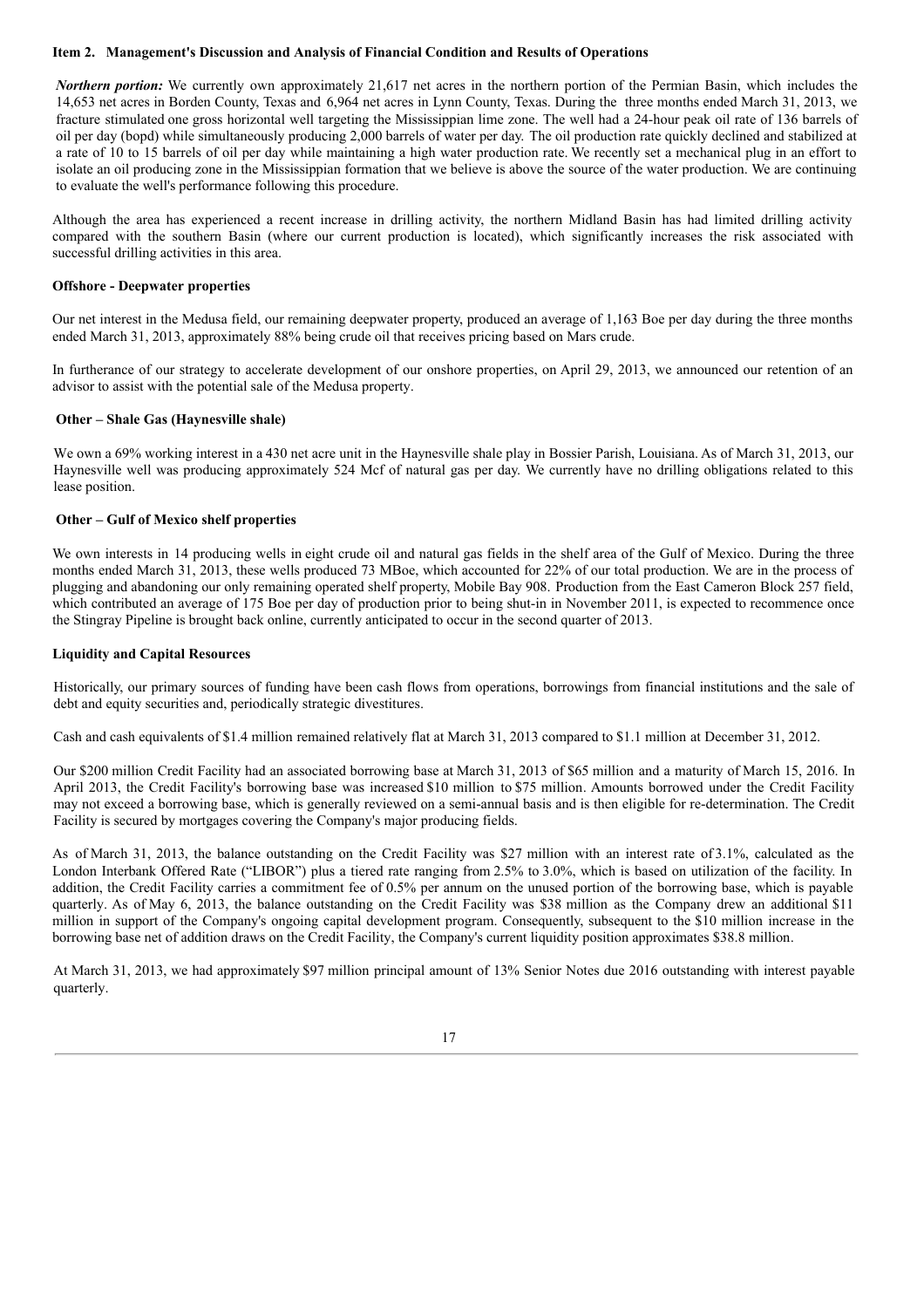#### *2013 capital expenditures*

For 2013, we designed a flexible capital spending program, which we plan to fund from cash on hand and cash flows from operations, in addition to borrowings under our Credit Facility. However, depending on economic conditions or the Company's operational results, our capital budget may be adjusted up or down during the year.

Our 2013 capital budget has been established at \$125.0 million with over 90% of our budgeted operating expenditures (including drilling, completion, infrastructure, and plugging and abandonment) allocated to our Midland Basin operations. The 15% decrease in total capital from 2011 reflects our primary focus on drilling and completion activities in the Permian Basin and reduced emphasis on acreage acquisitions that were budgeted in 2012 to expand the Company's presence in the basin. Our budget includes further exploration and development of our Permian Basin properties with plans to complete approximately 24 gross wells including 15 horizontal wells and nine vertical wells. Components of the 2013 capital budget include (in millions):

| Midland Basin                                |     |
|----------------------------------------------|-----|
| Gulf of Mexico                               |     |
| Total projected operations budget            | 107 |
|                                              |     |
| Capitalized general and administrative costs | 14  |
| Capitalized interest and other               |     |
| Total projected capital expenditures budget  |     |

We believe that our liquidity position, combined with our expected operating cash flow based on current commodity prices and forecasted production, will be adequate to meet our forecasted capital expenditures, interest payments, and operating requirements for the remainder of 2013. In addition to cash on hand, cash flows from operations and borrowings under our Credit Facility, we may source additional capital from term debt or preferred equity offerings, as well as the potential sale of our interest in Medusa and Medusa Spar LLC, to fund the potential acceleration in our onshore growth initiatives in the future.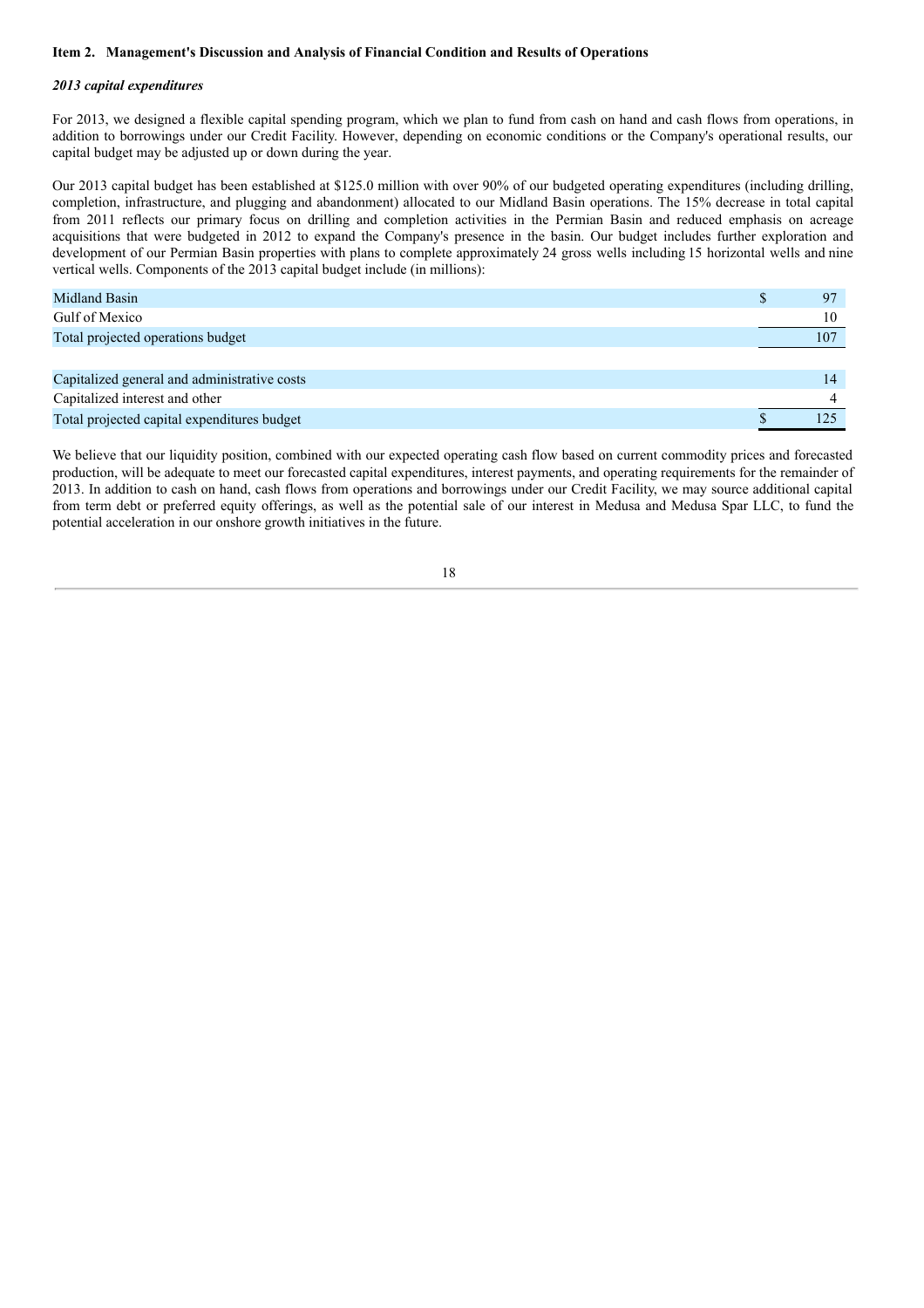The capital expenditures for the three months ended March 31, 2013 include the following (in millions):

| Southern Midland Basin                                                                                  | 22            |
|---------------------------------------------------------------------------------------------------------|---------------|
| Northern Midland Basin                                                                                  | $\mathcal{R}$ |
| Leasehold acquisitions and seismic                                                                      |               |
| Capitalized interest                                                                                    |               |
| Capitalized general and administrative costs allocated directly to exploration and development projects |               |
| Total capital expenditures                                                                              | 30            |

# *Summary cash flow information is provided as follows:*

*Operating activities.* For the three months ended March 31, 2013, net cash provided by operating activities increased \$2.5 million to \$12.9 million, from \$10.4 million for the same period in 2012. The increase relates primarily to an overall decrease in operating expenses, which were in line with our lower production. Offsetting this increase was an 8% decrease in the price received for crude oil and natural gas on an equivalent basis. Realized prices are discussed below within Results of Operations.

*Investing activities.* For the three months ended March 31, 2013, net cash used in investing activities was \$29.6 million as compared to \$44.2 million for the same period in 2012. The \$14.6 million decrease is primarily attributable to the \$15 million acquisition of additional acreage in Borden County located in the northern portion of the Permian Basin during 2012.

*Financing activities.* For the three months ended March 31, 2013, net cash provided by financing activities was \$17 million compared to cash used in financing activities of \$0.0 million during the same period of 2012. The \$17 million increase relates to draws on our Credit Facility.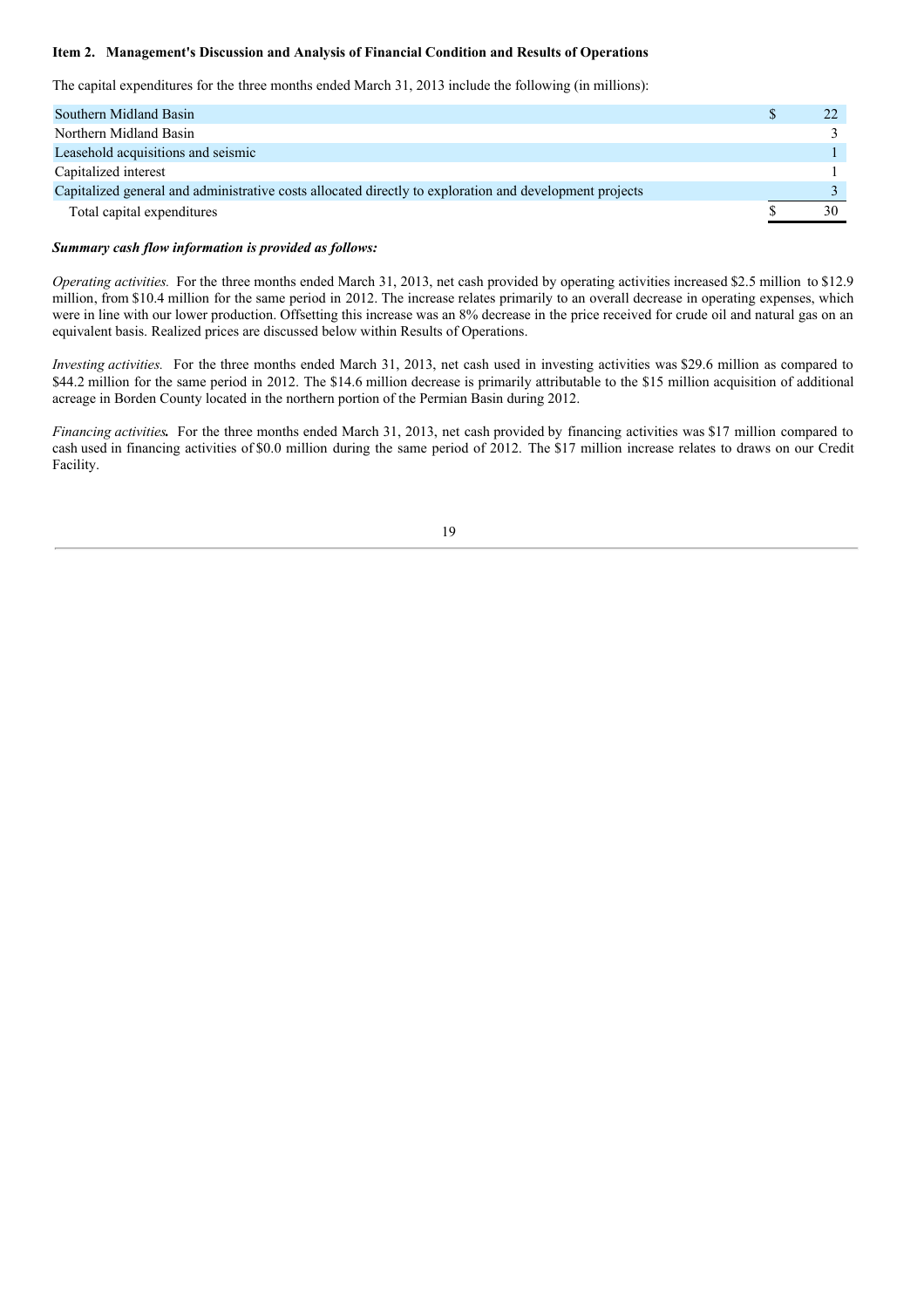# **Results of Operations**

The following table sets forth certain unaudited operating information with respect to the Company's crude oil and natural gas operations for the periods indicated:

|                                                                                               | <b>Three Months Ended March 31,</b> |          |              |        |              |            |             |  |  |  |
|-----------------------------------------------------------------------------------------------|-------------------------------------|----------|--------------|--------|--------------|------------|-------------|--|--|--|
|                                                                                               |                                     | 2013     |              | 2012   |              | Change     | $\%$ Change |  |  |  |
| Net production:                                                                               |                                     |          |              |        |              |            |             |  |  |  |
| Crude oil (MBbls)                                                                             |                                     | 206      |              | 241    |              | (35)       | $(15)\%$    |  |  |  |
| Natural gas (MMcf)                                                                            |                                     | 738      |              | 904    |              | (166)      | $(18)\%$    |  |  |  |
| Total production (MBoe)                                                                       |                                     | 328      |              | 392    |              | (64)       | $(16)\%$    |  |  |  |
| Average daily production (MBoe)                                                               |                                     | 3.6      |              | 4.3    |              | (0.7)      | $(16)\%$    |  |  |  |
| Average realized sales price (a):                                                             |                                     |          |              |        |              |            |             |  |  |  |
| Crude oil (Bbl)                                                                               | \$                                  | 94.85    | \$           | 106.84 |              | \$(11.99)  | (11)%       |  |  |  |
| Natural gas (Mcf)                                                                             | \$                                  | 4.07     | \$           | 3.92   | \$           | 0.15       | $4 \ \%$    |  |  |  |
| Total on an equivalent basis (Boe)                                                            | \$                                  | 68.72    | $\mathbb{S}$ | 74.73  | \$           | (6.01)     | $(8)\%$     |  |  |  |
| Crude oil and natural gas revenues (in thousands):                                            |                                     |          |              |        |              |            |             |  |  |  |
| Crude oil revenue                                                                             |                                     | \$19,540 | \$           | 25,749 |              | \$ (6,209) | $(24)\%$    |  |  |  |
| Natural gas revenue                                                                           |                                     | 3,001    |              | 3,545  |              | (544)      | $(15)\%$    |  |  |  |
| Total                                                                                         |                                     | \$22,541 | $\mathbb{S}$ | 29,294 |              | \$ (6,753) | $(23)\%$    |  |  |  |
| <b>Additional per Boe data:</b>                                                               |                                     |          |              |        |              |            |             |  |  |  |
| Sales price                                                                                   | $\mathbb{S}$                        | 68.72    | $\mathbb{S}$ | 74.73  | \$           | (6.01)     | $(8)\%$     |  |  |  |
| Lease operating expense                                                                       |                                     | 17.55    |              | 21.02  |              | (3.47)     | (17)%       |  |  |  |
| Production taxes                                                                              |                                     | 1.64     |              | 1.40   |              | 0.24       | $17\%$      |  |  |  |
| Operating margin                                                                              | \$                                  | 49.53    | $\mathbb{S}$ | 52.31  | $\mathbb{S}$ | (2.78)     | (5)%        |  |  |  |
|                                                                                               |                                     |          |              |        |              |            |             |  |  |  |
| Other expenses per Boe:                                                                       |                                     |          |              |        |              |            |             |  |  |  |
| Depletion, depreciation and amortization                                                      | $\mathbb{S}$                        | 33.66    | $\mathbb{S}$ | 31.09  | $\mathbb{S}$ | 2.57       | $8\%$       |  |  |  |
| General and administrative                                                                    |                                     | 11.40    |              | 12.83  |              | (1.43)     | (11)%       |  |  |  |
| (a) Below is a reconciliation of the average NYMEX price to the average realized sales price: |                                     |          |              |        |              |            |             |  |  |  |
| Average NYMEX price per barrel of crude oil                                                   | \$                                  | 94.37    | S            | 102.93 | \$           | (8.56)     | $(8)\%$     |  |  |  |
| Basis differential and quality adjustments                                                    |                                     | 1.12     |              | 4.78   |              | (3.66)     | (77)%       |  |  |  |
| Transportation                                                                                |                                     | (0.64)   |              | (0.87) |              | 0.23       | $(26)\%$    |  |  |  |
|                                                                                               | \$                                  | 94.85    | $\mathbb{S}$ | 106.84 |              | \$(11.99)  |             |  |  |  |
| Average realized price per barrel of crude oil                                                |                                     |          |              |        |              |            | (11)%       |  |  |  |
| Average NYMEX price per million British thermal units ("MMBtu")                               | \$                                  | 3.48     | $\mathbb{S}$ | 2.51   | $\mathbb{S}$ | 0.97       | $39\%$      |  |  |  |
| Basis differential, quality and Btu adjustments                                               |                                     | 0.59     |              | 1.41   |              | (0.82)     | (58)%       |  |  |  |
| Average realized price per Mcf of natural gas                                                 | \$                                  | 4.07     | \$           | 3.92   | \$           | 0.15       | $4\%$       |  |  |  |

\* Please refer to the Crude oil and Natural gas revenue discussions included below for an explanation of the production declines.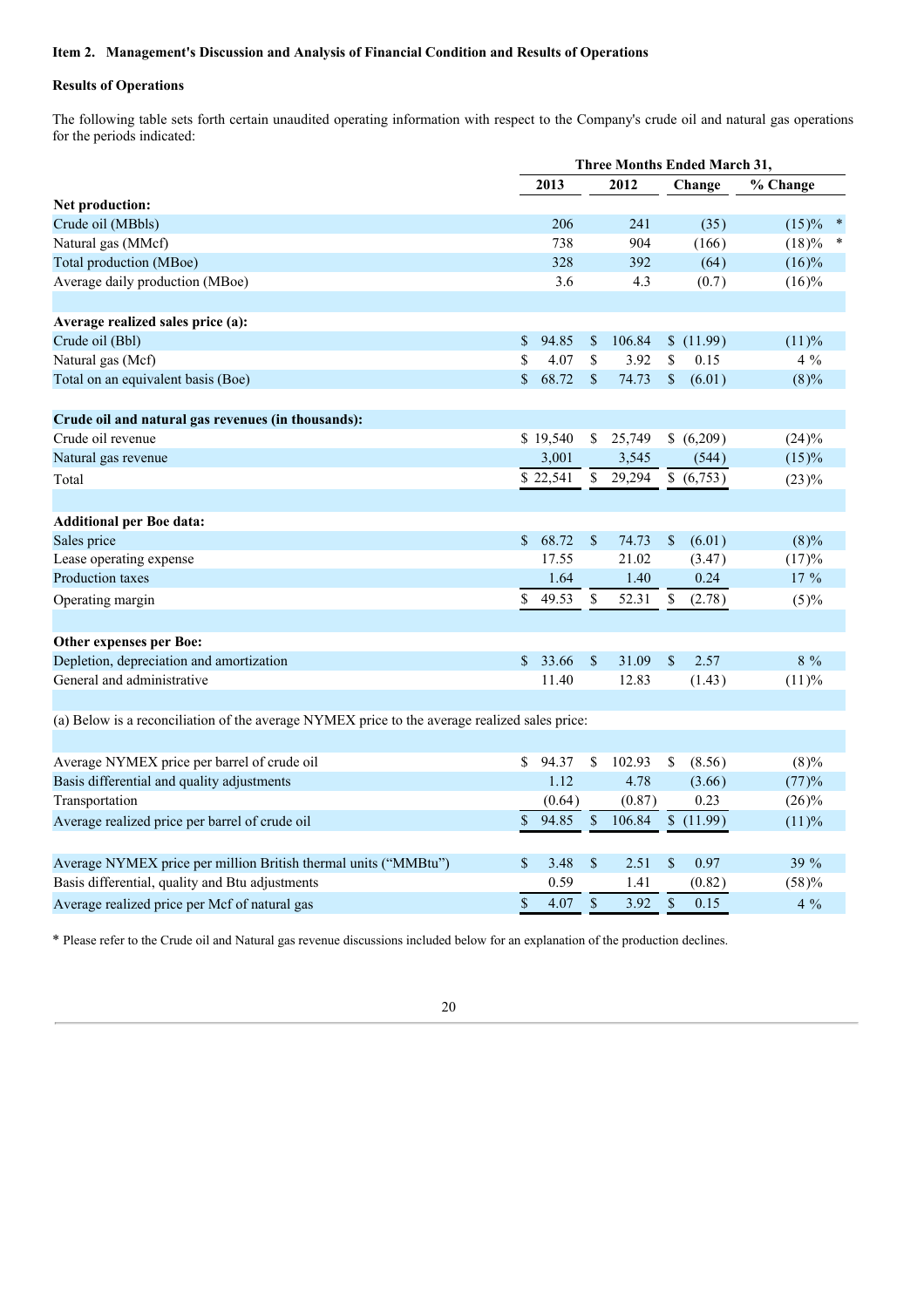#### **Revenues**

The following table is intended to reconcile the change in crude oil, natural gas and total revenue for the respective periods presented by reflecting the effect of changes in volume, changes in the underlying commodity prices and the impact of our hedge program.

| (in thousands)                                     |              | <b>Crude Oil</b> |     | <b>Natural Gas</b> |              | Total   |
|----------------------------------------------------|--------------|------------------|-----|--------------------|--------------|---------|
| Revenues for the three-months ended March 31, 2011 |              | 18,804           | \$. | 6,645              | \$.          | 25,449  |
|                                                    |              |                  |     |                    |              |         |
| Volume increase (decrease)                         | \$           | 3,841            | \$  | $(2,170)$ \$       |              | 1,671   |
| Price increase (decrease)                          |              | 3,104            |     | (930)              |              | 2,174   |
| Impact of hedges                                   |              |                  |     |                    |              |         |
| Net increase (decrease) in 2012                    |              | 6,945            |     | (3,100)            |              | 3,845   |
|                                                    |              |                  |     |                    |              |         |
| Revenues for the three-months ended March 31, 2012 | S.           | 25,749           | \$  | 3,545              | <sup>S</sup> | 29,294  |
|                                                    |              |                  |     |                    |              |         |
| Volume decrease                                    | $\mathbb{S}$ | $(3,739)$ \$     |     | $(651)$ \$         |              | (4,390) |
| Price decrease (increase)                          |              | (2,470)          |     | 107                |              | (2,363) |
| Impact of hedges                                   |              |                  |     |                    |              |         |
| Net decrease in 2013                               |              | (6,209)          |     | (544)              |              | (6,753) |
|                                                    |              |                  |     |                    |              |         |
| Revenues for the three-months ended March 31, 2013 | \$           | 19,540           | \$  | 3,001              | S            | 22,541  |

#### *Crude oil revenue*

Crude oil revenues decreased 24% to \$19.5 million for the three months ended March 31, 2013 compared to revenues of \$25.7 million for the same period of 2012. Contributing to the decrease in crude oil revenue was an 11% decrease in commodity prices compounded by a 15% decrease in production. The average price realized decreased to \$94.85 per barrel compared to \$106.84 for the same period of 2012. Production decreased to 206 thousand barrels ("MBbls") during the first quarter of 2013 compared to production of 241 MBbls during the same period in 2012. The decrease in production was primarily attributable to the sale of our deepwater Habanero field in the fourth quarter of 2012, which produced 33 MBbls during the first quarter of 2012. Additionally, normal and expected declines further reduced oil production. Partially offsetting these decreases in our Gulf of Mexico and other properties was a 23 MBbls increase in production from newly producing wells on our Permian properties.

## *Natural gas revenue*

Natural gas revenues of \$3.0 million decreased 15% during the three months ended March 31, 2013 as compared to natural gas revenues of \$3.5 million for the same period of 2012. The decline primarily relates to an 18% decrease in natural gas production, primarily attributable to the sale of our deepwater Habanero field in the fourth quarter of 2012, which produced 54 MMcf of natural gas during the first quarter of 2012 as well as other normal and expected declines in our Gulf of Mexico properties. These production decreases were partially offset by a 14 MMcf increase in natural gas production from our Haynesville well, which was shut-in for 70 days during the first quarter of 2012 due to well interference from an offsetting well, and to a 30 MMcf increase in the Permian. Also offsetting these production declines was a 4% increase in the average price realized, which rose to \$4.07 per thousand cubic feet of natural gas ("Mcf") from \$3.92 per Mcf.

Our natural gas prices on an MMBtu equivalent basis exceeded the related NYMEX prices primarily due to the value of the NGLs in our natural gas stream from our Permian Basin and offshore production.

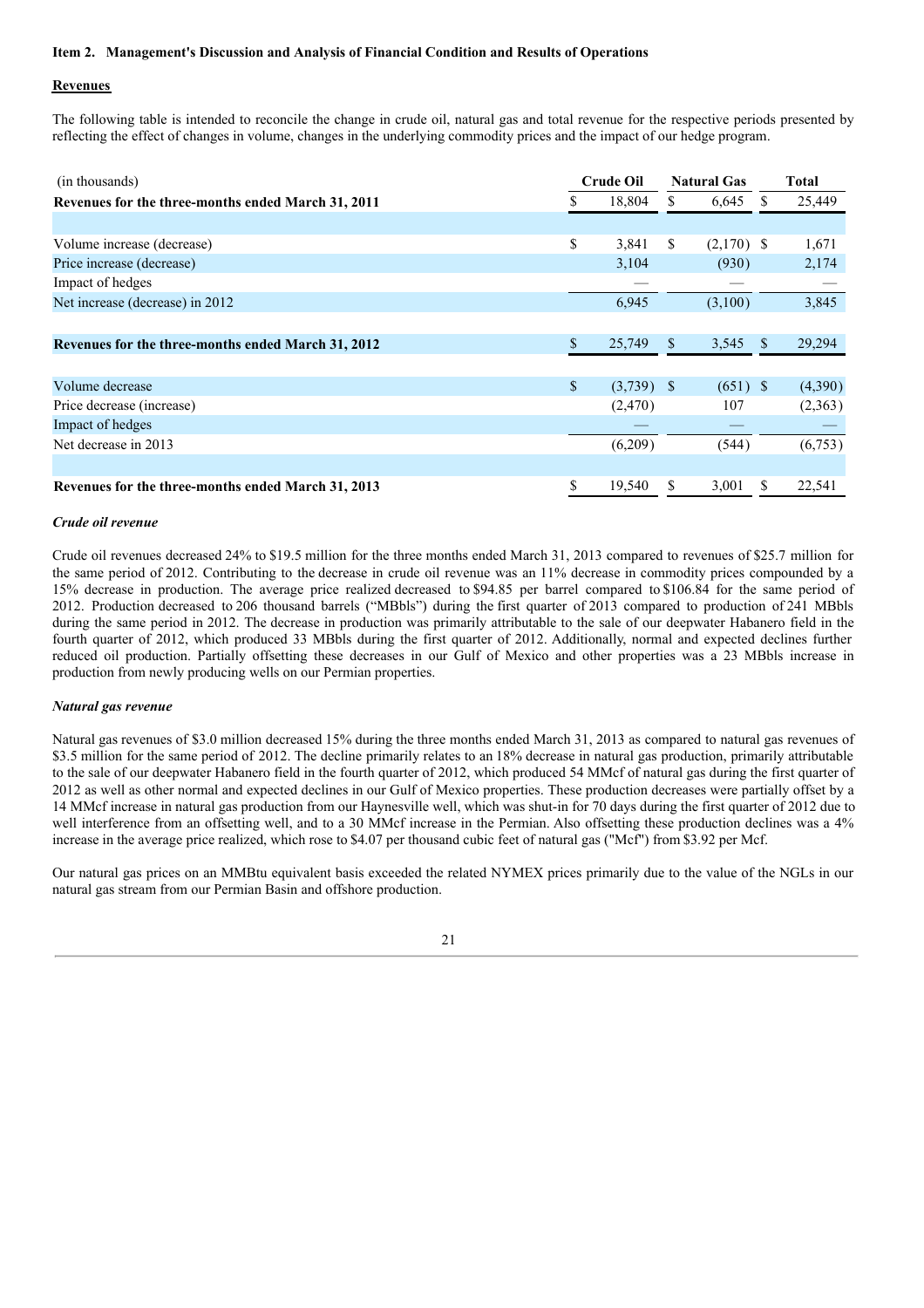# **Operating Expenses**

| (in thousands except per unit data)      | Three Months Ended March 31, |         |            |          |                     |               |                        |               |  |
|------------------------------------------|------------------------------|---------|------------|----------|---------------------|---------------|------------------------|---------------|--|
|                                          |                              |         |            |          | <b>Total Change</b> |               | <b>Boe Change</b>      |               |  |
|                                          | 2013                         | Per Boe | 2012       | Per Boe  |                     | $\frac{6}{9}$ |                        | $\frac{0}{0}$ |  |
| Lease operating expenses                 | 5.758<br>S.                  | \$17.55 | 8,237<br>S | \$ 21.01 | (2, 479)<br>S.      | $(30)\%$      | (3.46)<br><sup>S</sup> | $(16)\%$      |  |
| Production taxes                         | 539                          | 1.64    | 547        | 1.40     | (8)                 | (1)%          | 0.24                   | $17\%$        |  |
| Depreciation, depletion and amortization | 11.042                       | 33.66   | 12,189     | 31.09    | (1,147)             | (9)%          | 2.57                   | $8\%$         |  |
| General and administrative               | 3.739                        | 11.40   | 5.031      | 12.83    | (1,292)             | $(26)\%$      | (1.43)                 | (11)%         |  |
| Accretion expense                        | 565                          | 1.72    | 574        | 1.46     | (9)                 | $(2)\%$       | 0.26                   | 18 %          |  |

#### Lease operating expenses ("LOE")

Lease operating expenses for the three months ended March 31, 2013 decreased by 30% to \$5.8 million compared to \$8.2 million for the same period in 2012, which was primarily due to \$2.9 million of workover costs in the prior year associated with our Haynesville well for which we had no similar costs in the current period. The additional LOE from our growing Permian operations was partially offset by a reduction in LOE associated with the sale of our Habanero deepwater property in December 2012.

#### Production taxes

Production taxes remained relatively flat for the three months ended March 31, 2013 as compared to the same period of 2012, though increased 17% on a per Boe basis. The increase relates to an increase of onshore production subject to these taxes while our offshore production is exempt from production taxes.

#### Depreciation, depletion and amortization

Depreciation, depletion and amortization ("DD&A") for the three months ended March 31, 2013 and compared to the same period of 2012 decreased 9% to \$11.0 million compared to \$12.2 million. The overall decrease is primarily related to the 16% drop in total production in the first quarter of 2013 compared to the same quarter of 2012. The decrease in DD&A related to production was partially offset by an 8% increase in the DD&A rate on an equivalent basis. Partially contributing to the increase per Boe is that prior period DD&A rates were effectively reduced by the impact of a \$486 million 2008 impairment charge following a ceiling test writedown, which resulted in a lower, prospective DD&A rate for the then existing reserves. Subsequent increases in the rate are attributable to our exploration and development expenditures related to our onshore reserve development including the ongoing onshore development cost increases in the Permian Basin area.

#### General and administrative

General and administrative expenses, net of amounts capitalized, decreased to \$3.7 million for the three months ended March 31, 2013 from \$5.0 million for the same period of 2012. The decrease primarily consists of a \$0.9 million downward revision for the mark-to-market adjustment of certain liability-based incentive compensation instruments. We also recorded a \$0.4 million reduction to our performancebased incentive compensation accrual during the first quarter of 2013.

#### Accretion expense

Accretion expense related to our asset retirement obligation decreased 2% for the three months ended March 31, 2013 compared to the same period of 2012. See Note 8 for additional information regarding the Company's ARO.

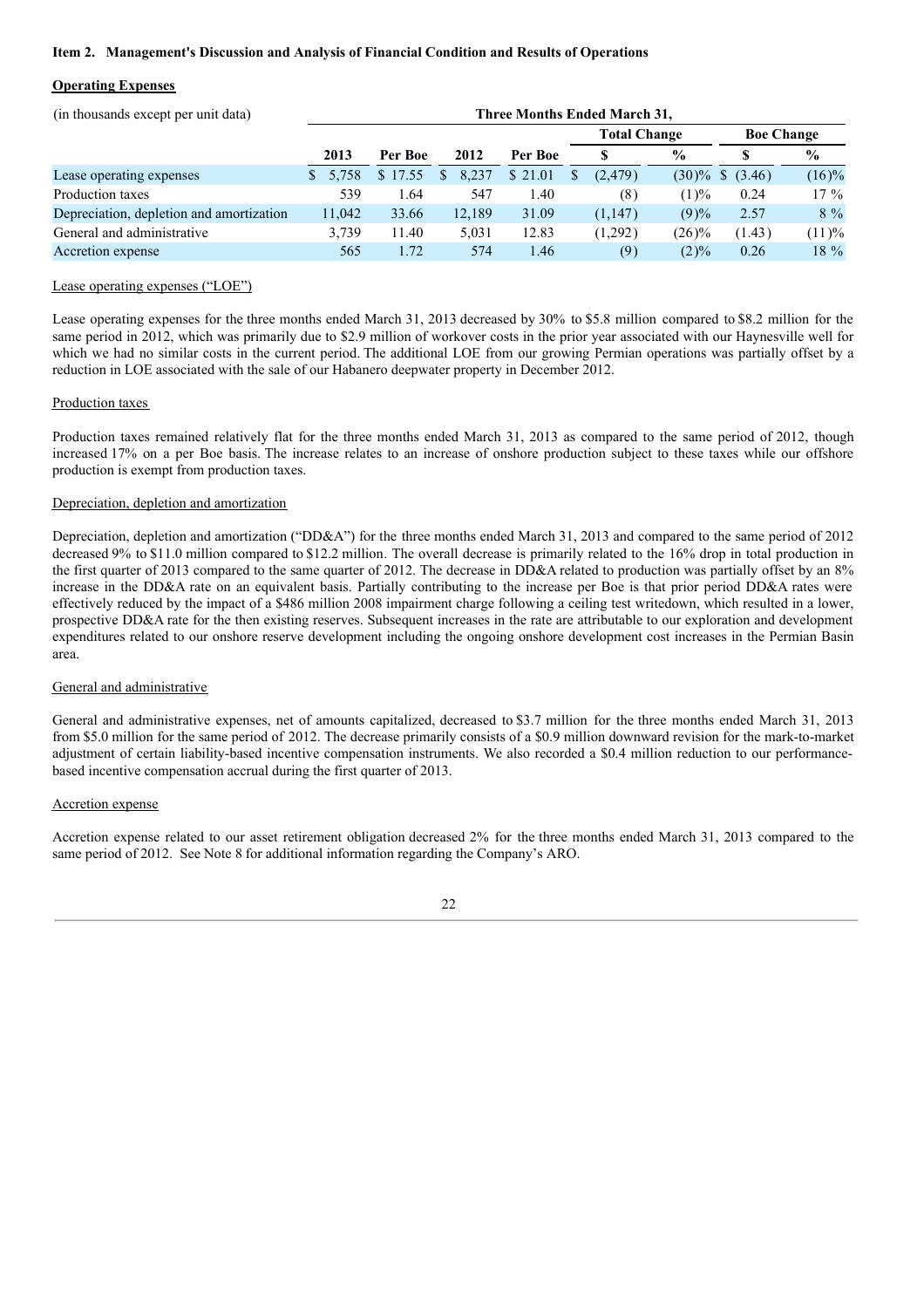# **Other Income and Expenses**

| (in thousands)                        |   | Three Months Ended March 31, |  |       |  |                 |             |
|---------------------------------------|---|------------------------------|--|-------|--|-----------------|-------------|
|                                       |   | 2013                         |  | 2012  |  | <b>S</b> Change | $\%$ Change |
| Interest expense                      | S | 1.515                        |  | 2.577 |  | (1,062)         | (41)%       |
| Loss (gain) on derivative contracts   |   | 418                          |  | (70)  |  | 488             | $697 \%$    |
| Other (income) expense                |   | (45)                         |  | (305) |  | <b>260</b>      | $(85)\%$    |
| Income tax expense (benefit)          |   | (169)                        |  | 144   |  | (313)           | (217)%      |
| Equity in earnings of Medusa Spar LLC |   | 21                           |  | 118   |  | (97)            | $(82)\%$    |

# Interest expense

Interest expense incurred during the three months ended March 31, 2013 decreased \$1.1 million or 41% to \$1.5 million compared to \$2.6 million for the same period of 2012. The decrease in interest expense is primarily related to a \$0.9 million increase in capitalized interest resulting from a \$54.4 million higher average unevaluated property balance for the three months ended March 31, 2013 compared to the corresponding period of 2012. Also contributing to the decrease is \$0.3 million lower interest expense related to our Senior Notes following a \$10 million principal redemption during the second quarter of 2012, which was partially offset by an additional \$0.1 million interest expense related to additional draws on our Credit Facility in 2013 compared to the corresponding period of the prior year.

# Loss (gain) on derivative contracts

Please see Note 5 for a reconciliation of the realized and unrealized components of the Company's derivative contracts.

# Income tax expense (benefit)

Please see Note 7 for a discussion of our effective tax rates for the periods presented above.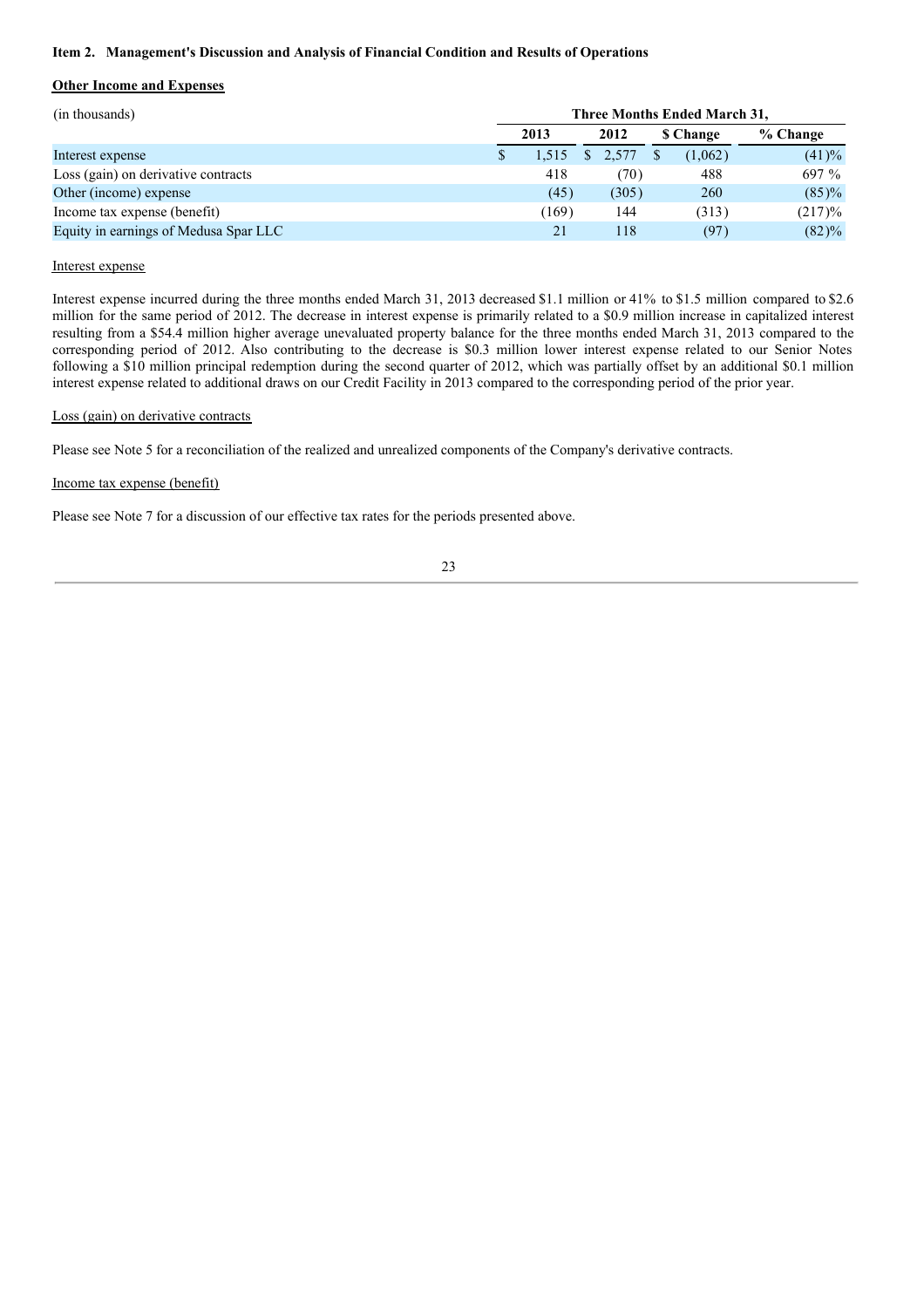#### **Item 3. Quantitative and Qualitative Disclosures about Market Risk**

### *Commodity price risk*

The Company's revenues are derived from the sale of its crude oil and natural gas production. The prices for crude oil and natural gas remain extremely volatile and sometimes experience large fluctuations as a result of relatively small changes in supply, weather conditions, economic conditions and government actions. From time to time, the Company enters into derivative financial instruments to manage crude oil and natural gas price risk. The total volumes which we hedge through the use of our derivative instruments varies from period to period; however, generally our objective is to hedge approximately 50% of our anticipated internally forecasted production for the next 12 to 24 months. Our hedge policies and objectives may change significantly as commodities prices or price futures change.

As of March 31, 2013, we have commodity contracts covering approximately 50% and 35% of our internally forecasted proved developed producing crude oil and natural gas production, respectively, from April 2013 through December 2013. Our actual production will vary from the amounts estimated, perhaps materially. See Note 5 to the Consolidated Financial Statements for a description of the Company's outstanding derivative contracts at March 31, 2013.

The Company may utilize fixed price "swaps," which reduce the Company's exposure to decreases in commodity prices and limit the benefit the Company might otherwise have received from any increases in commodity prices. Swap contracts may also be enhanced by the simultaneous sale of call or put options to effectively increase the effective swap price as a result of the receipt of premiums from the option sales.

The Company may utilize price "collars" to reduce the risk of changes in crude oil and natural gas prices. Under these arrangements, no payments are due by either party as long as the applicable market price is above the floor price and below the ceiling price set in the collar. If the price falls below the floor, the counter-party to the collar pays the difference to the Company, and if the price rises above the ceiling, the counter-party receives the difference from the Company.

Callon may purchase "puts" which reduce the Company's exposure to decreases in crude oil and natural gas prices while allowing realization of the full benefit from any increases in crude oil and natural gas prices. If the price falls below the floor, the counter-party pays the difference to the Company.

The Company enters into these various agreements from time to time to reduce the effects of volatile crude oil and natural gas prices and does not enter into derivative transactions for speculative purposes. Presently, none of the Company's derivative positions are designated as hedges for accounting purposes.

#### *Interest rate risk*

On March 31, 2013, the majority of the Company's debt consisted of its fixed-rate 13% Senior Notes. However, the Company's Credit Facility with Regions Bank includes a variable interest rate, and as such fluctuates based on short-term interest rates. Although the Company had \$27 million borrowings outstanding at March 31, 2013 under its Credit Facility, were the Company to fully draw its available \$65 million borrowing base at the beginning of a fiscal quarter, a 100 basis point change in the variable interest rate would increase the Company's quarterly interest expense by \$0.02 million. For additional information, see Note 4 to the Consolidated Financial Statements additional information regarding the Company's Credit Facility and other borrowings at March 31, 2013.

#### **Item 4. Controls and Procedures**

Disclosure controls and procedures include, without limitation, controls and procedures designed to ensure that information required to be disclosed by an issuer in the reports that it files or submits under the Securities Exchange Act of 1934, as amended, is accumulated and communicated to the issuer's management, including its principal executive and principal financial officers, or persons performing similar functions, as appropriate to allow timely decisions regarding required disclosure. The Company's principal executive and principal financial officers have concluded that the Company's disclosure controls and procedures (as defined in Rules 13a-15(e) and 15d-15(e) under the Securities Exchange Act of 1934 (the "Exchange Act")) were effective as of March 31, 2013.

*Changes in Internal Control over Financial Reporting*. There were no changes to our internal control over financial reporting during our last fiscal quarter that have materially affected, or are reasonable likely to materially affect, our internal control over financial reporting.

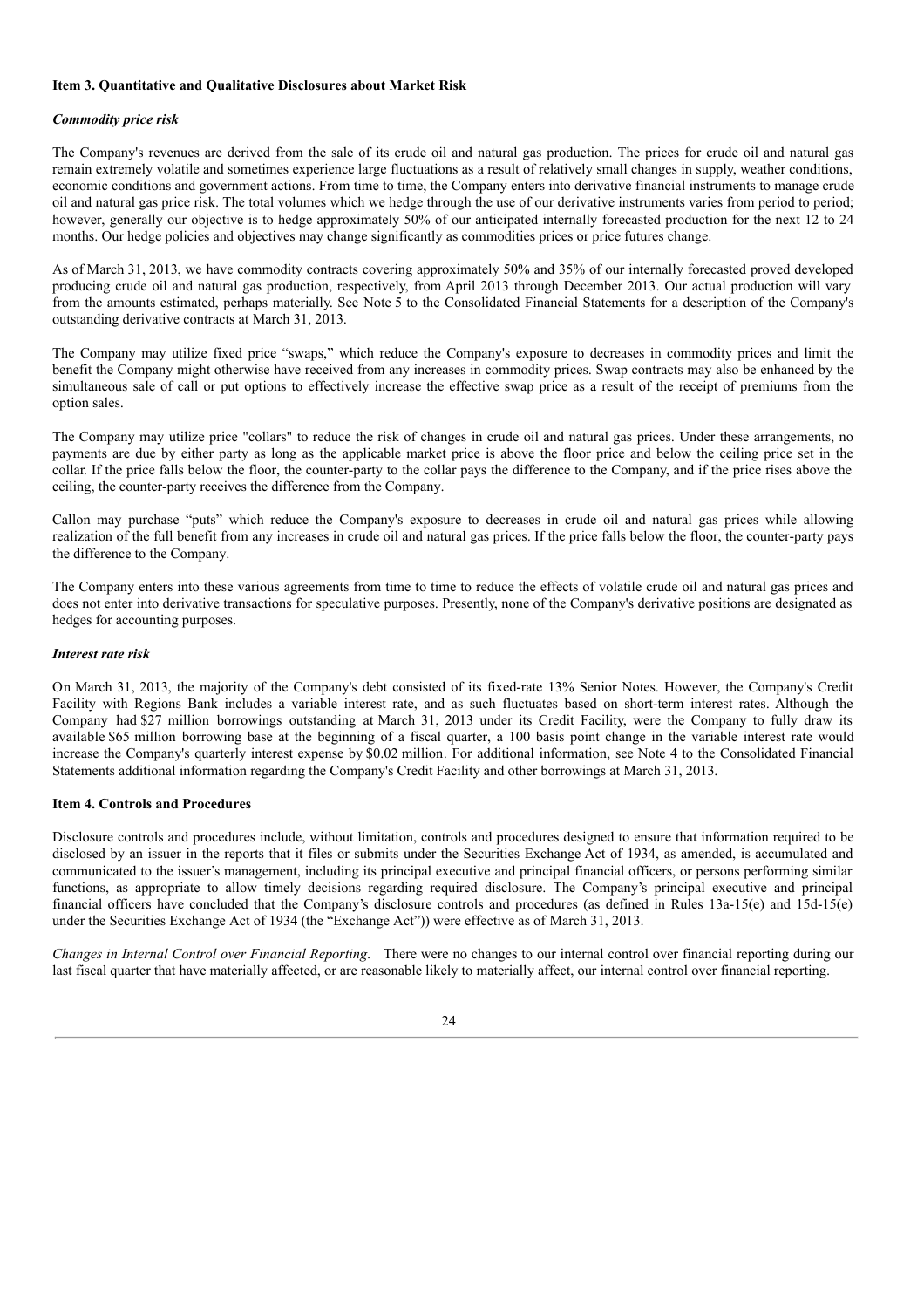# **Part II. Other Information**

# **Item 1. Legal Proceedings**

We are a defendant in various legal proceedings and claims, which arise in the ordinary course of our business. We do not believe the ultimate resolution of any such actions will have a material effect on our financial position or results of operations.

# **Item 1A. Risk Factors**

There have been no material changes with respect to the risk factors disclosed in our 2012 Annual Report on Form 10-K.

# **Item 2. Unregistered Sales of Equity Securities and Use of Proceeds**

None.

### **Item 3. Defaults Upon Senior Securities**

None.

# **Item 4. Mine Safety Disclosures**

None.

# **Item 5. Other Information**

None.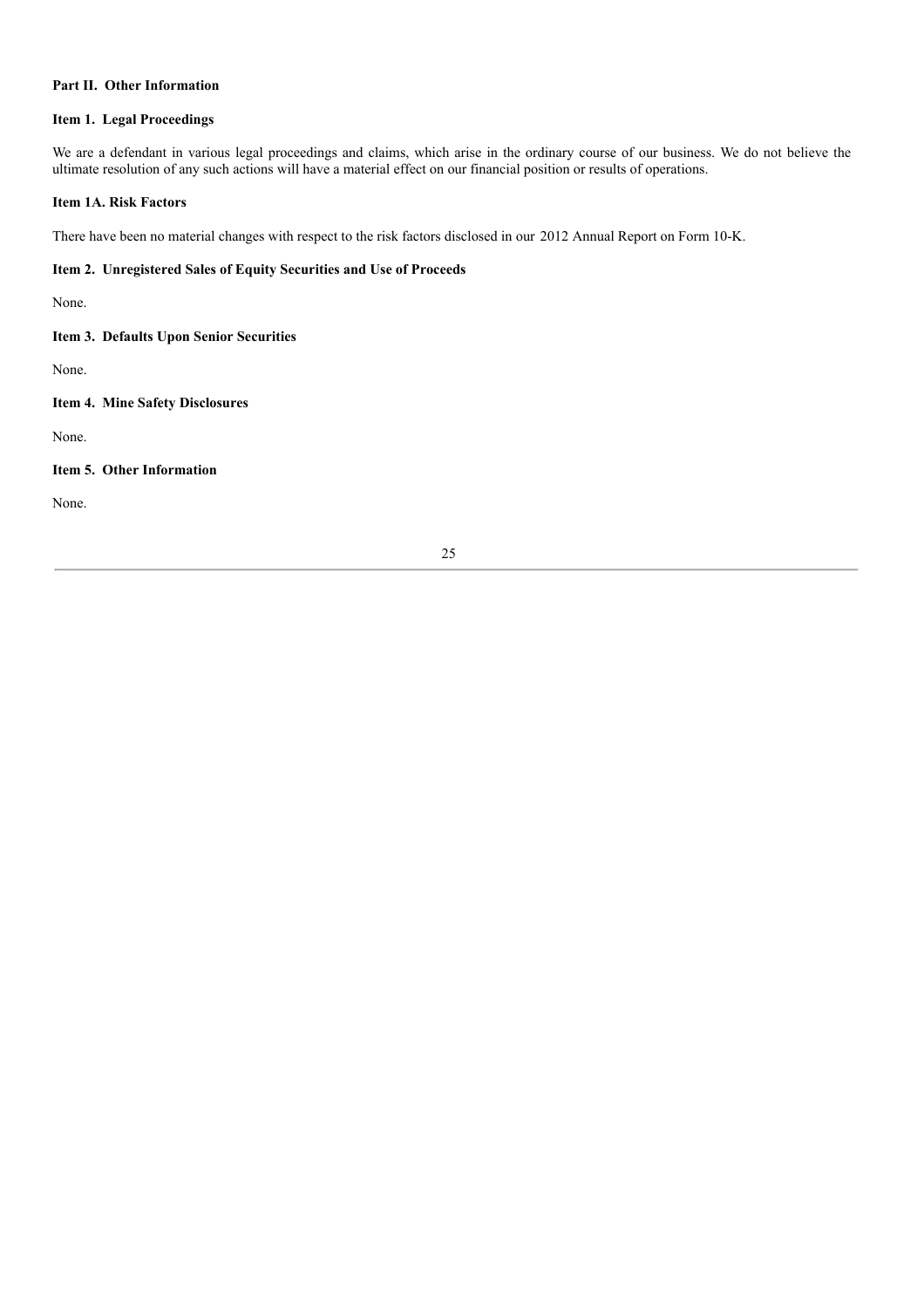#### **Item 6. Exhibits**

# *Index of exhibits*

The following exhibits are filed as part of this Form 10-Q.

| Exhibit<br>– |                |
|--------------|----------------|
| umher        | Dacerir<br>ion |
|              |                |

3. Articles of Incorporation and By-Laws

- 3.1 Certificate of Incorporation of the Company, as amended (incorporated by reference from Exhibit 3.1 of the Company's Annual Report on Form 10-K for the year ended December 31, 2003 filed March 15, 2004, File No. 001-14039)
- 3.2 Bylaws of the Company (incorporated by reference from Exhibit 3.2 of the Company's Registration Statement on Form S-4, filed August 4, 1994, Reg. No. 33-82408)
- 3.3 Certificate of Amendment to Certificate of Incorporation of the Company (incorporated by reference to Exhibit 3.3 of the Company's Annual Report on Form 10-K for the year ended December 31, 2003, File No. 001-14039)
- 3.4 Certificate of Amendment to the Certificate of Incorporation of the Company (incorporated by reference to Exhibit 3.4 of the Company's Annual Report on Form 10-K for the year ended December 31, 2010, File No. 001-14039)
- 4. Instruments defining the rights of security holders, including indentures
	- 4.1 Specimen Common Stock Certificate (incorporated by reference from Exhibit 4.1 of the Company's Registration Statement on Form S-4, filed August 4, 1994, Reg. No. 33-82408)
	- 4.2 Indenture for the Company's 13.00% Senior Notes due 2016, dated November 24, 2009, between Callon Petroleum Company, the subsidiary guarantors described therein, Regions Bank and American Stock Transfer & Trust Company (incorporated by reference to Exhibit T3C to the Company's Form T3, filed November 19, 2009, File No. 022-28916)
- 31. Certifications
	- 31.1 Certification of Chief Executive Officer pursuant to Section 302 of the Sarbanes-Oxley Act of 2002.
	- 31.2 Certification of Chief Financial Officer pursuant to Section 302 of the Sarbanes-Oxley Act of 2002.
	- 32 Section 1350 Certification of Chief Executive Officer and Chief Financial Officer pursuant to Section 906 of the Sarbanes-Oxley Act of 2002.
- 101.\* Interactive Data Files
	- \* Pursuant to Rule 406T of Regulation S-T, these interactive data files are deemed not filed or part of a registration statement or prospectus for purposes of Sections 11 or 12 of the Securities Act of 1933 or Section 18 of the Securities Exchange Act of 1934, as amended, and otherwise are not subject to liability.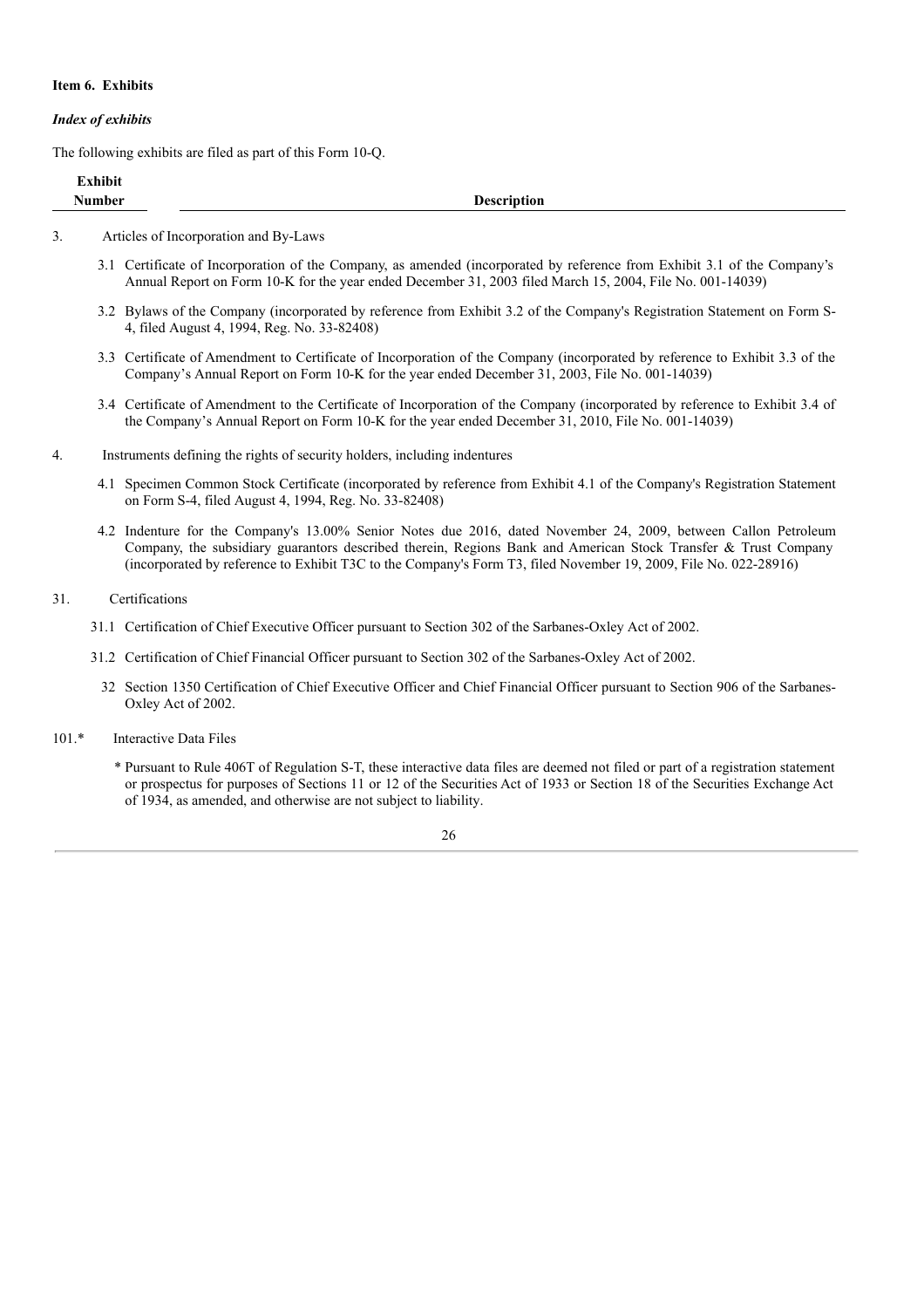# **SIGNATURES**

Pursuant to the requirements of the Securities Exchange Act of 1934, the registrant has duly caused this report to be signed on its behalf by the undersigned thereunto duly authorized.

# **Callon Petroleum Company**

| Signature            | <u>Title</u>                          | Date        |
|----------------------|---------------------------------------|-------------|
| /s/ Fred L. Callon   | President and Chief Executive Officer | May 9, 2013 |
| Fred L. Callon       |                                       |             |
| $/s/$ B.F. Weatherly | <b>Executive Vice President and</b>   | May 9, 2013 |
| B.F. Weatherly       | Chief Financial Officer               |             |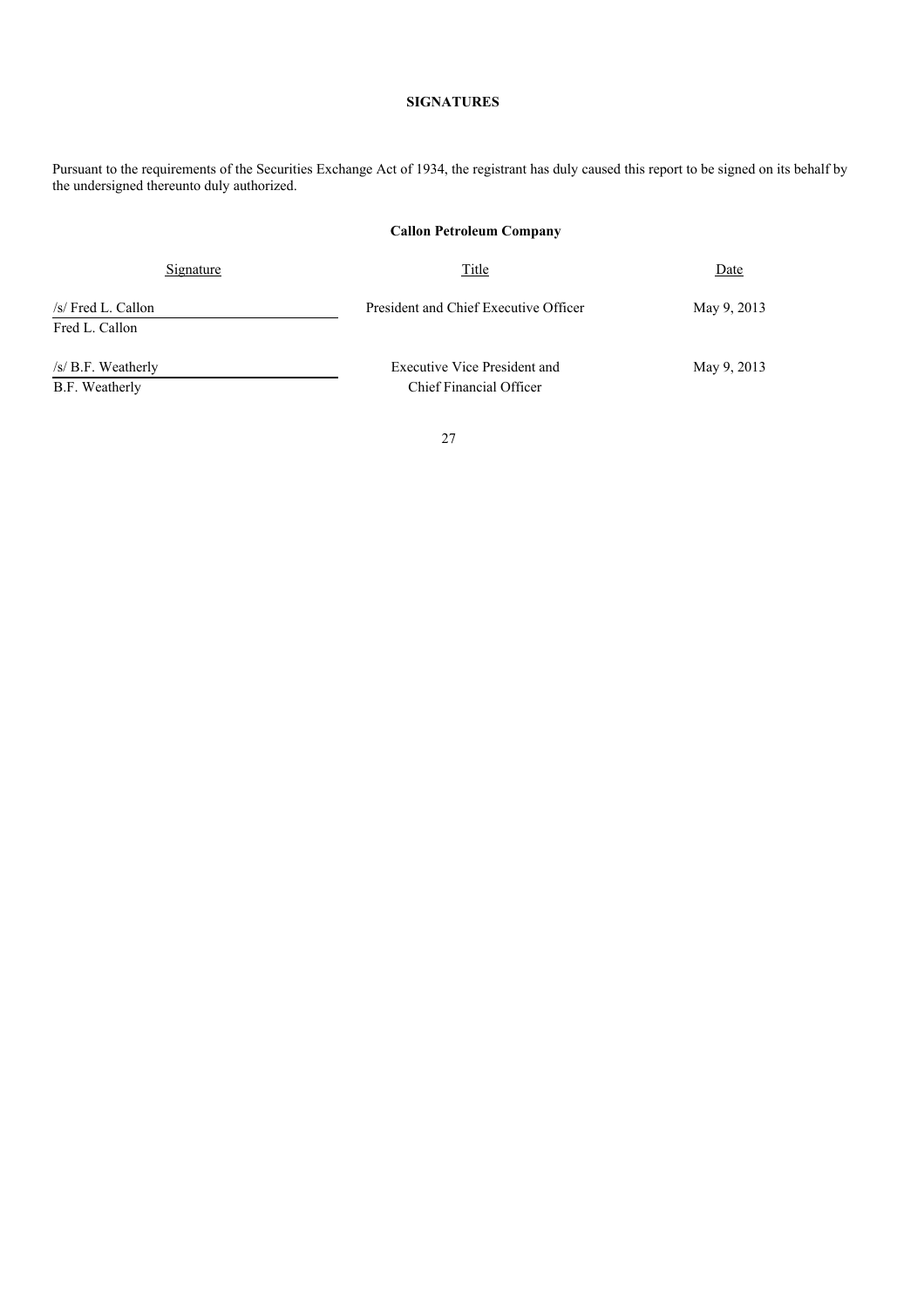# **Certification of Chief Financial Officer Pursuant to Rule 13a - 14(a)/15d - 14(a) of the Securities Exchange Act of 1934**

# I, B. F. Weatherly, certify that:

- 1. I have reviewed this Quarterly Report on Form 10-Q of Callon Petroleum Company;
- 2. Based on my knowledge, this report does not contain any untrue statement of a material fact or omit to state a material fact necessary to make the statements made, in light of the circumstances under which such statements were made, not misleading with respect to the period covered by this report;
- 3. Based on my knowledge, the financial statements, and other financial information included in this report, fairly present in all material respects the financial condition, results of operations and cash flows of the registrant as of, and for, the periods presented in this report;
- 4. The registrant's other certifying officers and I are responsible for establishing and maintaining disclosure controls and procedures (as defined in Exchange Act Rules 13a-15(e) and 15d-15(e)) and internal control over financial reporting (as defined in Exchange Act Rules 13a-15(f) and 15d-15(f)) for the registrant and have:

Designed such disclosure controls and procedures, or caused such disclosure controls and procedures to be designed under our supervision, to ensure that material information relating to the registrant, including its consolidated subsidiaries, is made known to us by others within those entities, particularly during the period in which this report is being prepared;

b. Designed such internal control over financial reporting, or caused such internal control over financial reporting to be designed under our supervision, to provide reasonable assurance regarding the reliability of financial reporting and the preparation of financial statements for external purposes in accordance with generally accepted accounting principles;

c. Evaluated the effectiveness of the registrant's disclosure controls and procedures and presented in this report our conclusions about the effectiveness of the disclosure controls and procedures as of the end of the period covered by this report based on such evaluation; and

d. Disclosed in this report any change in the registrant's internal control over financial reporting that occurred during the registrant's most recent fiscal quarter that has materially affected, or is reasonably likely to materially affect, the registrant's internal control over financial reporting; and

5. The registrant's other certifying officers and I have disclosed, based on our most recent evaluation of internal control over financial reporting, to the registrant's auditors and the audit committee of registrant's board of directors (or persons performing the equivalent function):

a. All significant deficiencies and material weaknesses in the design or operation of internal control over financial reporting which are reasonably likely to adversely affect the registrant's ability to record, process, summarize and report financial information; and

b. Any fraud, whether or not material, that involves management or other employees who have a significant role in the registrant's internal controls over financial reporting;

Date: May 9, 2013 /s/ B. F. Weatherly

B. F. Weatherly, Executive Vice President and Chief Financial Officer (Principal Financial Officer)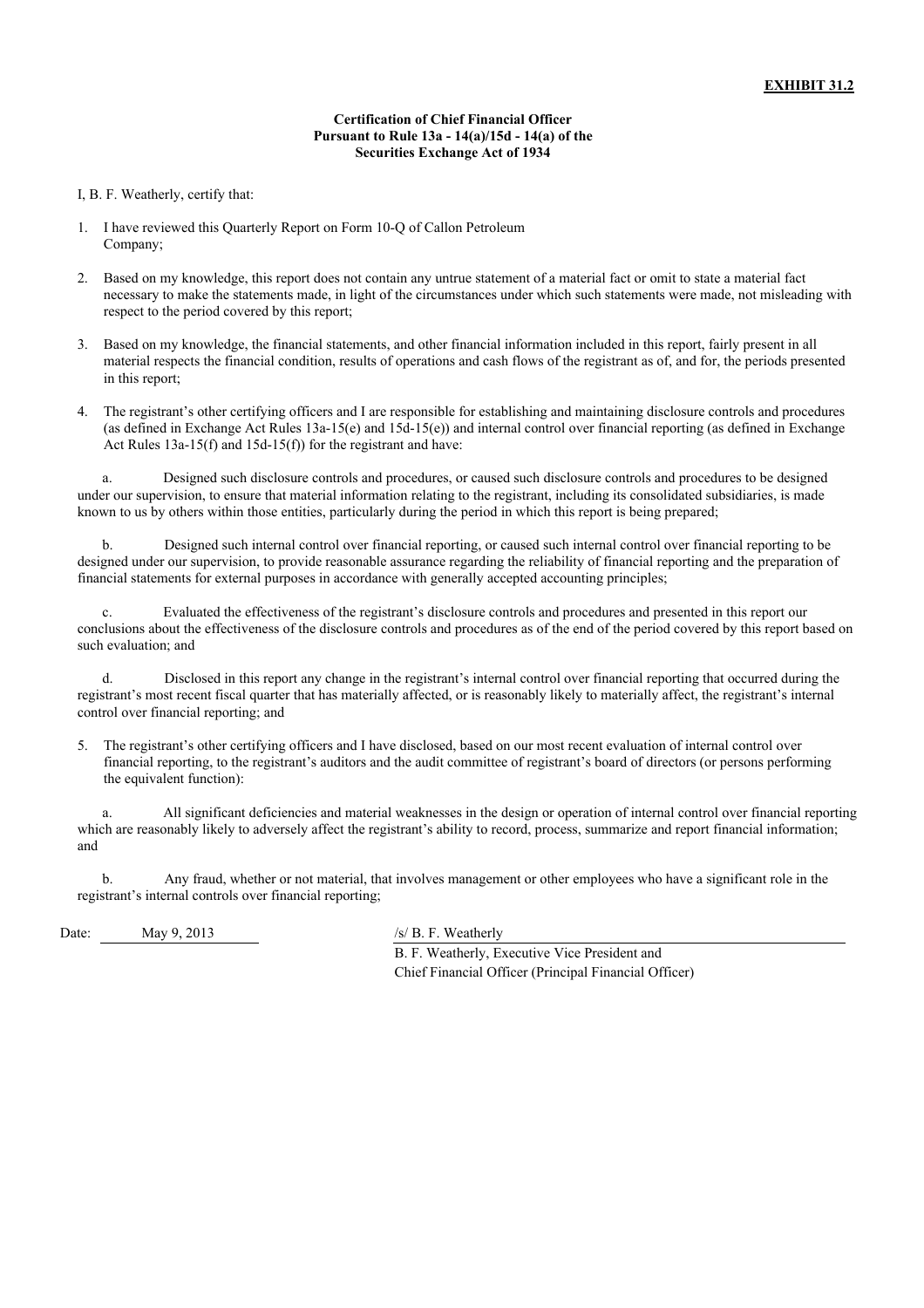# **Certification of Chief Executive Officer Pursuant to Rule 13a - 14(a)/15d - 14(a) of the Securities Exchange Act of 1934**

I, Fred L. Callon, certify that:

1. I have reviewed this Quarterly Report on Form 10-Q of Callon Petroleum Company;

2. Based on my knowledge, this report does not contain any untrue statement of a material fact or omit to state a material fact necessary to make the statements made, in light of the circumstances under which such statements were made, not misleading with respect to the period covered by this report;

3. Based on my knowledge, the financial statements, and other financial information included in this report, fairly present in all material respects the financial condition, results of operations and cash flows of the registrant as of, and for, the periods presented in this report;

4. The registrant's other certifying officers and I are responsible for establishing and maintaining disclosure controls and procedures (as defined in Exchange Act Rules 13a-15(e) and 15d-15(e)) and internal control over financial reporting (as defined in Exchange Act Rules 13a-15(f) and 15d-15(f)) for the registrant and have:

(a) Designed such disclosure controls and procedures, or caused such disclosure controls and procedures to be designed under our supervision, to ensure that material information relating to the registrant, including its consolidated subsidiaries, is made known to us by others within those entities, particularly during the period in which this report is being prepared;

(b) Designed such internal control over financial reporting, or caused such internal control over financial reporting to be designed under our supervision, to provide reasonable assurance regarding the reliability of financial reporting and the preparation of financial statements for external purposes in accordance with generally accepted accounting principles;

Evaluated the effectiveness of the registrant's disclosure controls and procedures and presented in this report our conclusions about the effectiveness of the disclosure controls and procedures as of the end of the period covered by this report based on such evaluation; and

(d) Disclosed in this report any change in the registrant's internal control over financial reporting that occurred during the registrant's most recent fiscal quarter that has materially affected, or is reasonably likely to materially affect, the registrant's internal control over financial reporting; and

5. The registrant's other certifying officers and I have disclosed, based on our most recent evaluation of internal control over financial reporting, to the registrant's auditors and the audit committee of registrant's board of directors (or persons performing the equivalent function):

(a) All significant deficiencies and material weaknesses in the design or operation of internal control over financial reporting which are reasonably likely to adversely affect the registrant's ability to record, process, summarize and report financial information; and

Any fraud, whether or not material, that involves management or other employees who have a significant role in the registrant's internal controls over financial reporting;

Date: May 9, 2013 /s/ Fred L. Callon

Fred L. Callon, President and Chief Executive Officer (Principal executive officer)